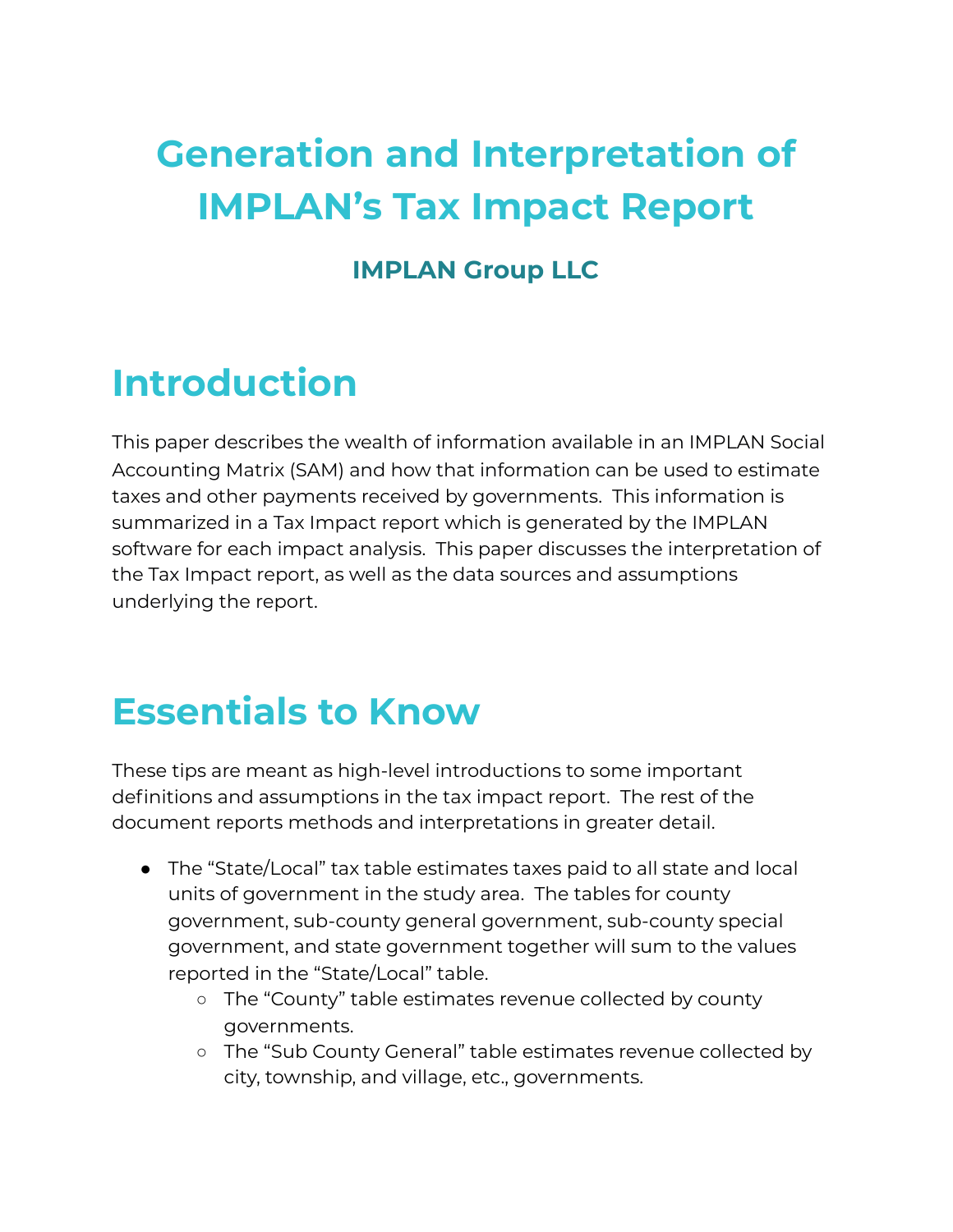- The "Sub County Special" table estimates revenue collected by units of government such as public school districts and fire districts.
- The "State" table estimates revenue collected by state governments.
- If a particular type of unit of government does not exist in the study area, it will have zero tax impacts.
	- Note that in some places, city and county governments are consolidated. Whether a consolidated government is reported in the "County" or "Sub County General" table depends on how that government is classified according to the Census of Governments.
- The meaning of each line item, e.g. sales tax, is the same across all tax impact tables.
- Notes on TOPI taxes
	- Note that our source data on total TOPI taxes by state and by industry are collected at a more aggregate level (approximately 90 sectors) than the sectoring scheme of IMPLAN. We distribute TOPI by state and industry to detailed industries using national data and other proxy data.
	- Total TOPI taxes are industry- and place-specific, but the allocation of TOPI among its components, e.g., sales tax and property tax, is only place-specific.
	- For these reasons, we recommend constructing your own estimates of direct taxes whenever possible and using the model estimates for indirect and induced tax impacts.
- The tax impact report estimates total taxes paid, by government type and by tax type, by the sectors and institutions affected in an impact scenario. Be careful not to characterize taxes as "new" revenue for a government unless the value of the impact event is net new activity in that government's taxing jurisdiction. For example, if there is new final demand for cars manufactured in county A, but county B (in the same state as county A) loses an equal amount of final demand for cars, the tax impact report will estimate taxes paid to county government, which reasonably could be characterized as new revenue, but also will report revenue paid to state and federal governments, which should not be characterized as new revenue.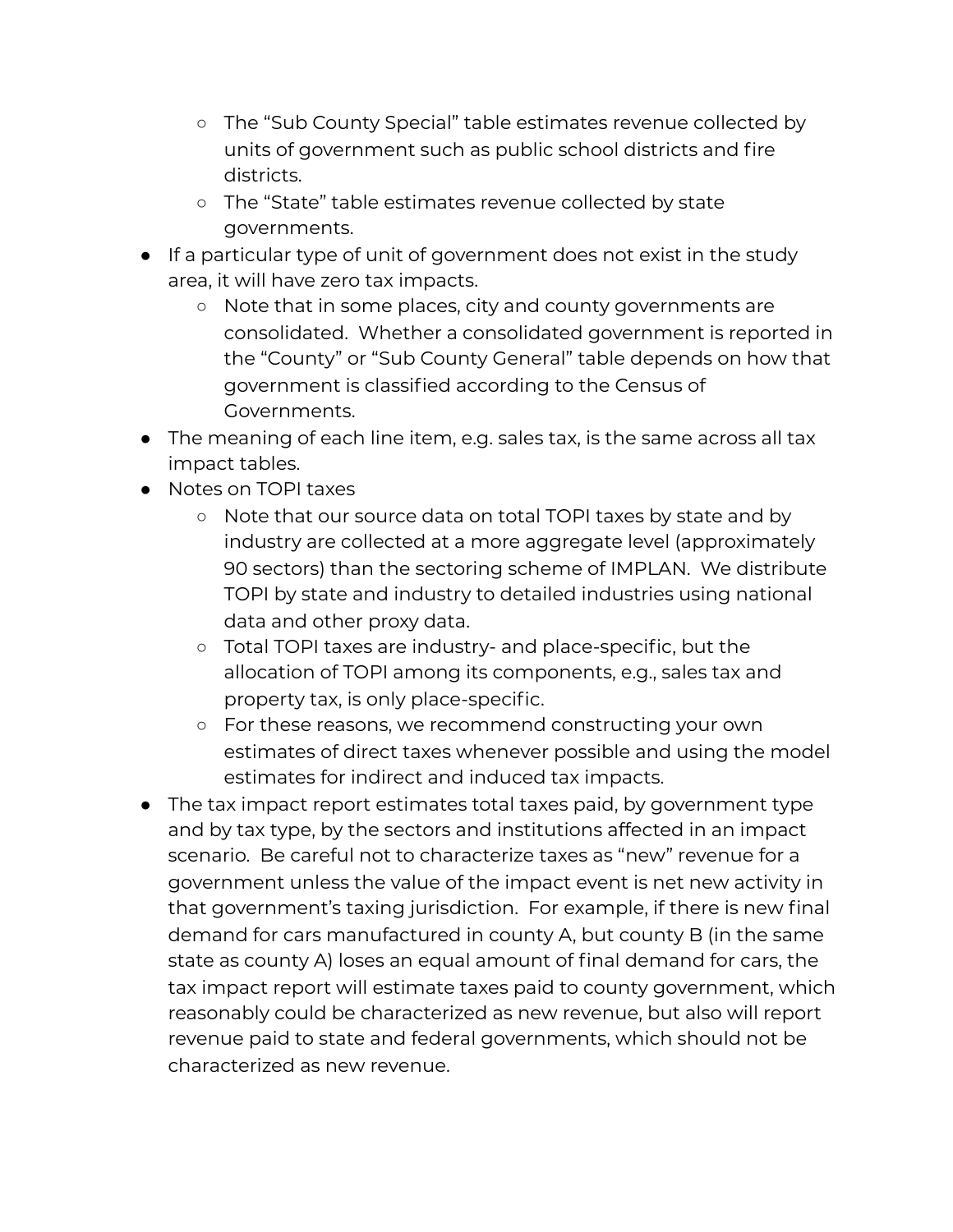# **Tax Impact Relationship to the SAM**

The Social Accounting Matrix (SAM) of a region tracks the monetary flows, both market and non-market, between industries and institutions. <sup>1</sup> Market flows are the flows between producers of goods and services and their consumers, whether those consumers are industrial or institutional. Non-market flows are the flows between institutions. A traditional input-output (I-O) model, which shows only market flows, is a subset of a SAM. Taxes fall under the category of non-market flows.

IMPLAN software uses data from the SAM combined with data from the results of an analysis to produce the tax impact report. Table 1 shows an excerpt from the detailed industry by industry (IxI) social accounting matrix (SAM) for Mecklenburg County, NC 2018.

The Taxes on Production and Imports net of subsidies (TOPI) column, for example, shows the distribution of TOPI, by type of tax, to the government. The cell in column 8001, row 12001, transfer type 15020 shows that in Mecklenburg County, NC, state and local governments collected an estimated \$3,015 million in sales taxes. Similarly, the household column shows payments of different types of personal tax to the government. The cell in column 10004, row 12001, transfer type 15027 shows that in Mecklenburg County, NC, households with annual income from \$40-\$50 thousand paid an estimated \$35 million in personal income tax to state and local governments. The column totals displayed are from the entire SAM, not only the values in the excerpt.

The Tax Impact Report adopts the same assumptions used in IMPLAN (and input-output type models in general). Marginal changes (impacts) will use the same distribution as pictured in the base year social accounts. This is the same assumption used in the derivation of predictive multipliers: the current picture of the local economy holds true for marginal changes.

<sup>&</sup>lt;sup>1</sup> For a detailed description of an IMPLAN SAM, see [Explaining](https://implanhelp.zendesk.com/hc/en-us/articles/115009674768-Explaining-the-Type-SAM-Multiplier) the Type SAM Multiplier.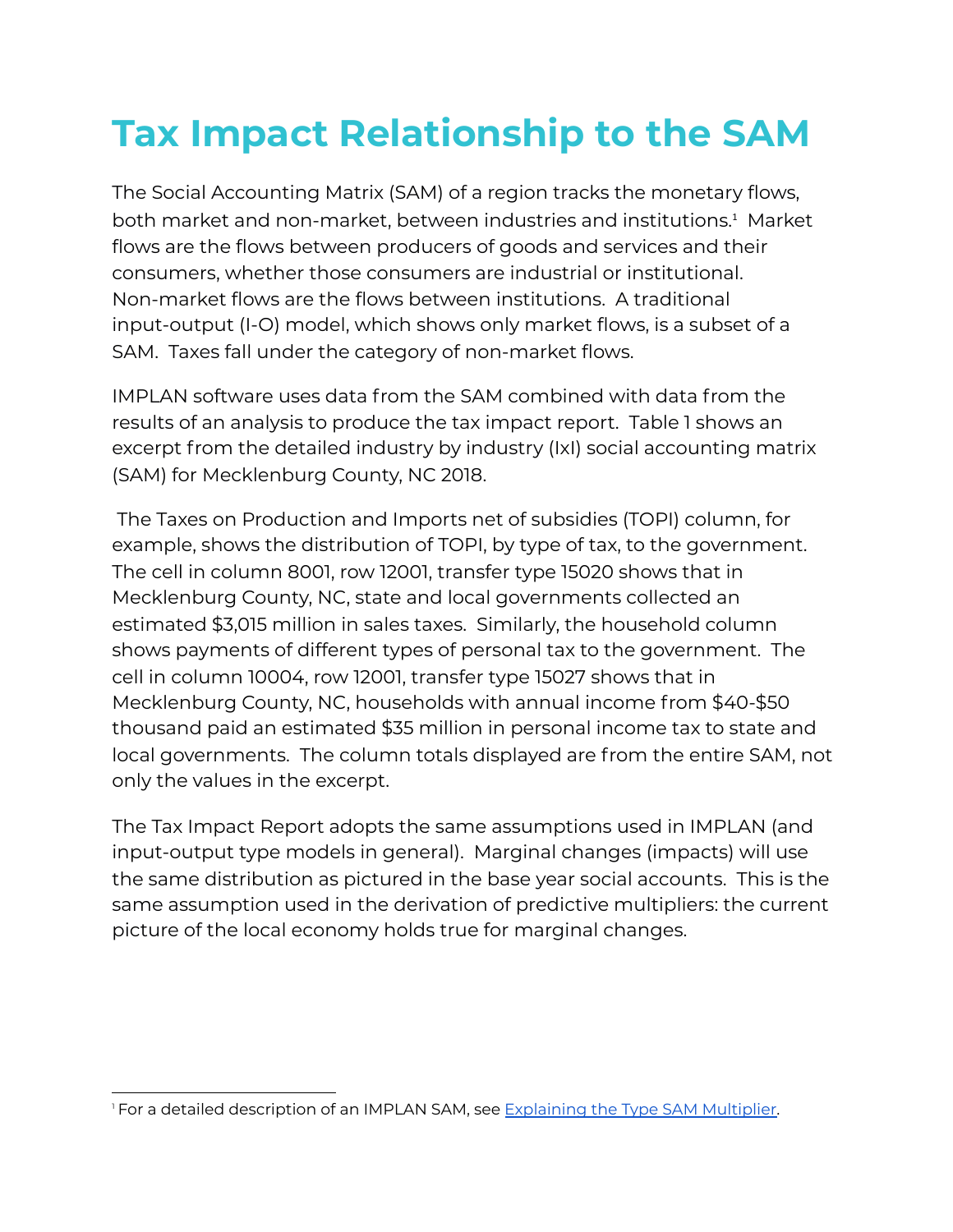While IMPLAN has industry-specific data on the total amount of TOPI paid (these can be found in the detailed SAM as payments to the row labelled 8001), the distribution of that TOPI among the various types of transfer paid (e.g., Sales Tax, Property Tax, Severance Tax, etc.) is not industry-specific.. Thus, while tourism would have a greater effect on sales and lodging taxes, and mining would be heavily weighted towards severance taxes, these differences would not be captured in the tax impact report. In these cases, we suggest adjusting the direct tax impacts based on your knowledge of the study area and project.

An IMPLAN input-output impact analysis generates changes in Value Added, which consists of Employee Compensation (EC), Proprietor Income (PI), Taxes on Production and Imports net of subsidies (TOPI), and Other Property Income (OPI). The levels of change in these components are unique to the level of direct effects specified in the impact analysis and the industries affected directly or indirectly. IMPLAN creates the tax impact report by first converting the values in the SAM into shares of column totals (so that, for example, TOPI payments of sales tax to State & Local Government, at \$3,015 million, account for 51.6% of the region's \$5,840 million TOPI. IMPLAN then applies these rates to the change(s) in Value Added. For taxes not directly paid from Value Added, such as personal income tax, the percent of Value Added flowing to an institution is first applied (e.g., the percent of Employee Compensation flowing to a household income group) and then personal income tax's share of total household income is applied.

## **State and Local Tax Impact by Level of Government**

The allocation of State/Local Government to its constituent levels – State, County, Sub-County General (e.g., cities and towns), and Sub-County Special (e.g., school and fire districts) – is not reflected in data from the SAM. IMPLAN uses ancillary data, compiled primarily from Census data on State and Local Government finances, to estimate the shares of each type of tax flowing to particular levels of government in each county. The Census data report tax values by unit of government and by type of tax for each county. For State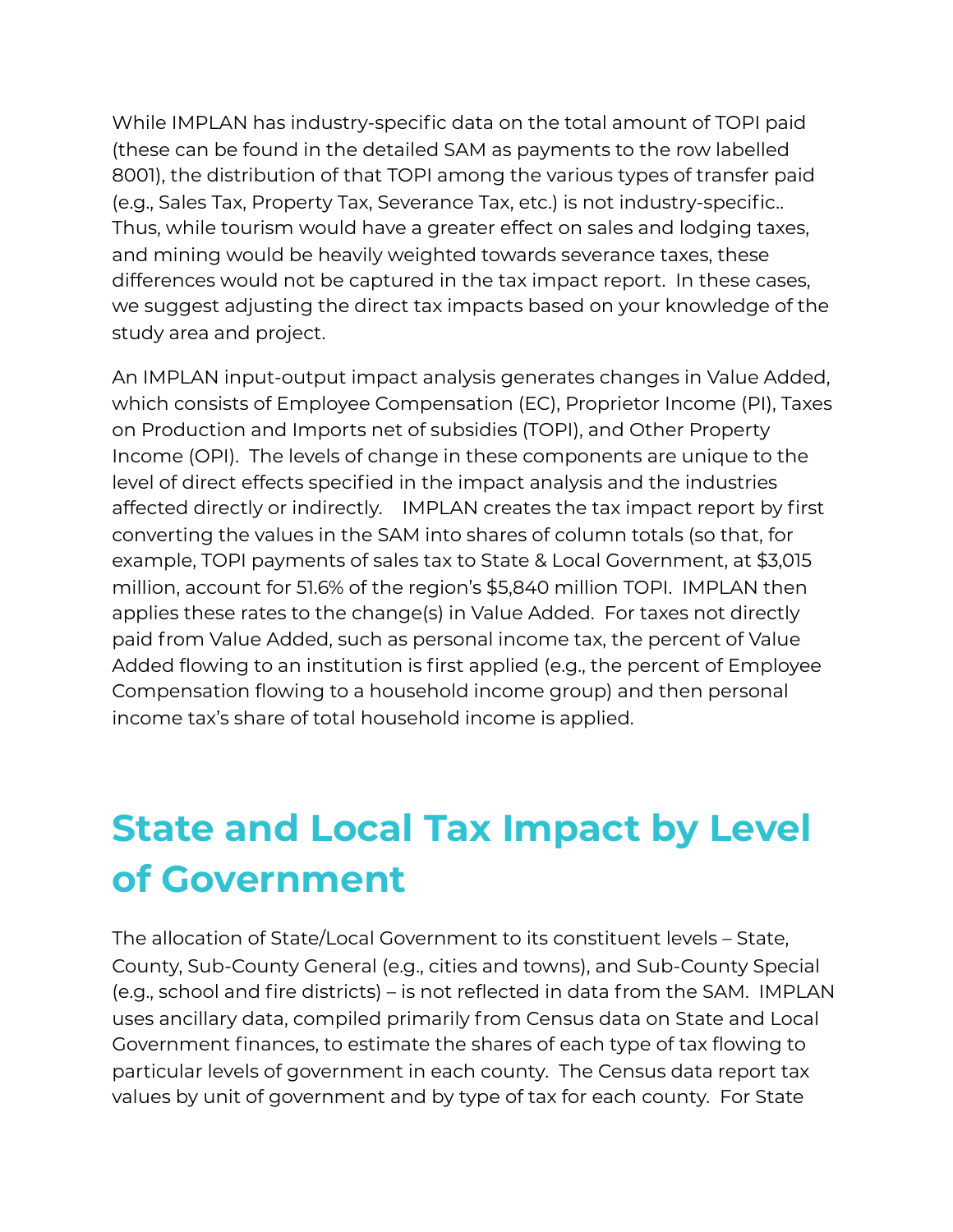Government taxes, however, IMPLAN estimates the share of each type of tax flowing to counties. For example, personal income by county is used to estimate each county's share of the parent state's personal income tax revenue. Note that multiple cities within a county can have different taxes; IMPLAN tax impacts effectively show a weighted average of the city tax impacts in the Sub-County General table. IMPLAN does not distinguish individual units of government; rather it distinguishes only the level of government.

### **Table 1. Aggregated IxI Social Accounting Matrix (\$M)**

|                                                       |                                                                             | 7001   |             | 8001 |                                  | 10001 |                   | 10002 |                    | 10003                                       |                    | 10004 |          |
|-------------------------------------------------------|-----------------------------------------------------------------------------|--------|-------------|------|----------------------------------|-------|-------------------|-------|--------------------|---------------------------------------------|--------------------|-------|----------|
|                                                       |                                                                             |        |             |      | Other Property Tax on Production |       |                   |       |                    | Households Households Households Households |                    |       |          |
|                                                       |                                                                             | Income |             |      | and Imports                      |       | LT15k             |       | 15-30k             | 30-40k                                      |                    |       | 40-50k   |
| 11001 FedGov NonDefense  15006 Business Transfers     |                                                                             | s      | 204.48      |      |                                  |       |                   |       |                    |                                             |                    |       |          |
|                                                       | 11001 Fed Gov NonDefense 15016 Surplus-Subsidy of Government Enterprises    | s      | (10.27)     |      |                                  |       |                   |       |                    |                                             |                    |       |          |
| 11001 FedGov NonDefense 15017 TOPI: Excise Taxes      |                                                                             |        |             | s    | 274.81                           |       |                   |       |                    |                                             |                    |       |          |
| 11001 Fed Gov NonDefense 15018 TOPI: Custom Duty      |                                                                             |        |             | Ś    | 136.17                           |       |                   |       |                    |                                             |                    |       |          |
| 11001 FedGov NonDefense 15019 Rents and Royalties     |                                                                             | \$     | 52.06       |      |                                  |       |                   |       |                    |                                             |                    |       |          |
|                                                       | 11001 FedGov NonDefense  15027 Personal Tax: Income Tax                     |        |             |      |                                  | Ś.    | $(12.77)$ \$      |       | $(54.89)$ \$       |                                             | $(16.51)$ \$       |       | 40.32    |
|                                                       | 11001 Fed Gov NonDefense 15028 Personal Tax: Estate and Gift Tax            |        |             |      |                                  |       |                   |       |                    |                                             |                    |       |          |
|                                                       | 11001 FedGov NonDefense 15029 Personal Tax: NonTaxes (Fines-Fees)           |        |             |      |                                  | Ś.    | 0.03 <sub>5</sub> |       | 4.01 S             |                                             | 0.51S              |       | 0.57     |
| 12001 SL Gov Other Services 15006 Business Transfers  |                                                                             | \$     | 100.37      |      |                                  |       |                   |       |                    |                                             |                    |       |          |
|                                                       | 12001 SL Gov Other Services 15016 Surplus-Subsidy of Government Enterprises | s      | (1.85)      |      |                                  |       |                   |       |                    |                                             |                    |       |          |
| 12001 SL Gov Other Services 15019 Rents and Rovalties |                                                                             | \$     | 7.59        |      |                                  |       |                   |       |                    |                                             |                    |       |          |
| 12001 SL Gov Other Services 15020 TOPI: Sales Tax     |                                                                             |        |             | S    | 3.014.88                         |       |                   |       |                    |                                             |                    |       |          |
| 12001 SL Gov Other Services 15021 TOPI: Property Tax  |                                                                             |        |             | Ś    | 2.032.68                         |       |                   |       |                    |                                             |                    |       |          |
|                                                       | 12001 SL Gov Other Services 15022 TOPI: Motor Vehicle License               |        |             |      | 85.06                            |       |                   |       |                    |                                             |                    |       |          |
| 12001 SL Gov Other Services 15023 TOPI: Severance Tax |                                                                             |        |             | s    | 0.52                             |       |                   |       |                    |                                             |                    |       |          |
| 12001 SL Gov Other Services 15024 TOPI: Other Taxes   |                                                                             |        |             | Ś    | 295.14                           |       |                   |       |                    |                                             |                    |       |          |
|                                                       | 12001 SL Gov Other Services 15025 TOPI: Special Assessments                 |        |             |      | 0.10                             |       |                   |       |                    |                                             |                    |       |          |
|                                                       | 12001 SL Gov Other Services 15027 Personal Tax: Income Tax                  |        |             |      |                                  | \$    | $(4.68)$ S        |       | $(1.42)$ \$        |                                             | 17.36 <sub>5</sub> |       | 34.84    |
|                                                       | 12001 SL Gov Other Services 15028 Personal Tax: Estate and Gift Tax         |        |             |      |                                  |       |                   |       |                    |                                             |                    |       |          |
|                                                       | 12001 SL Gov Other Services 15029 Personal Tax: Non Taxes (Fines- Fees)     |        |             |      |                                  | s     | 0.07 <sub>5</sub> |       | 10.37 <sub>5</sub> |                                             | 1.34S              |       | 1.49     |
|                                                       | 12001 SL Gov Other Services 15030 Personal Tax: Motor Vehicle License       |        |             |      |                                  | s     | 4.79              | - 5   | 9.50 S             |                                             | 8.38 \$            |       | 8.44     |
|                                                       | 12001 SL Gov Other Services 15031 Personal Tax: Property Taxes              |        |             |      |                                  | Ś.    | 0.63 <sub>5</sub> |       | 2.43 S             |                                             | 1.76 <sub>5</sub>  |       | 1.82     |
|                                                       | 12001 SL Gov Other Services 15032 Personal Tax: Other Tax (Fish/Hunt)       |        |             |      |                                  | Ś.    | 0.00 S            |       | 0.59               | -S                                          | 0.08 <sub>5</sub>  |       | 0.08     |
|                                                       | Total: S                                                                    |        | 41,730,33 S |      | 5,839.36                         |       | \$1.616.68        |       | \$3,128.82         |                                             | \$2.862.67         | s.    | 3,057.70 |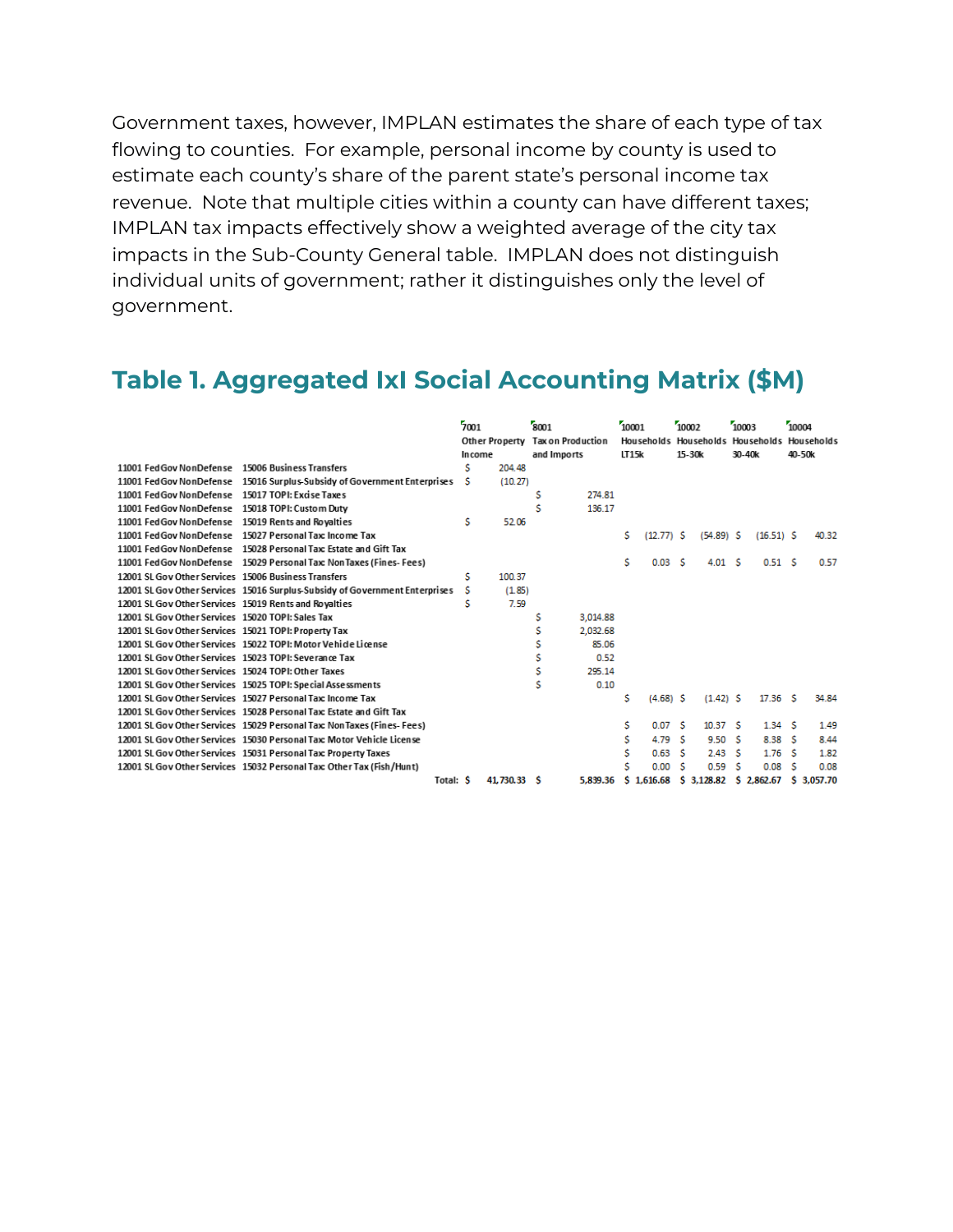## **Example Analysis**

An example Tax Impact report is shown in Figures 1-5. These are the tax implications of 10 jobs in the Custom computer programming services sector. Looking at Figures 1 and 2 we see that, based on the social accounts of the region, these 10 jobs generated a total (direct, indirect, and induced) of \$119,630 of tax revenue to State/Local Government from all sources and an additional \$277,686 to the Federal Government.

First, we will consider sales taxes, a component of TOPI. The 10 jobs yielded a total (direct, indirect, and induced) regional TOPI of \$95,954. In the TOPI column of the SAM, \$3,015 million flow to State/Local Government as sales taxes, which accounts 51.6% of all TOPI in the region since \$3,015 / \$5,839 = 0.516; consequently, the tax impact report shows \$49,541 of total sales tax impact, as 51.6% of \$95,954 is \$49,541. Calculations for other elements of TOPI follow the same logic.

Next, we will consider the more complex case of personal income taxes. The 10 jobs yielded a total (direct, indirect, and induced) regional EC value of \$1,488,060 and PI of \$128,135, for a total of \$1,616,195 Labor Income (LI). In the EC and PI columns of the SAM, some of each flows to households with annual income from \$40-50 thousand. No TOPI flows directly to households, as households do not collect taxes. Some OPI does flow directly to households but flows of OPI are not internalized in the default SAM, so they do not create new personal income. In the SAM (not shown in excerpt), 2.3% of EC and 2.2% of PI are paid to HH\$40-50k. Combined with the EC and PI impact values, this gives \$37,414 of LI flowing to HH\$40-50k. A share of that \$37,414 in income is paid as personal income taxes to State/Local Government and Federal Government. Looking at Figure 1 we see that HH\$40-50k pays \$34,084 million to State/Local Government and \$40,032 million to Federal Government in personal income taxes. These payments represent 1.1% and 1.3%, respectively, of the HH \$40-50k column total of \$3,058 million in the SAM, which accounts for all of that household income group's spending. Note the the implied tax rates here are based on estimates of actual taxes paid, which are not necessarily equal to statutory tax rates. Applying these percentages to the new LI value of \$37,414 flowing to HH\$40-50K, we match the values of \$426 to State/Local Government and \$493 to Federal Government found in the tax impact report.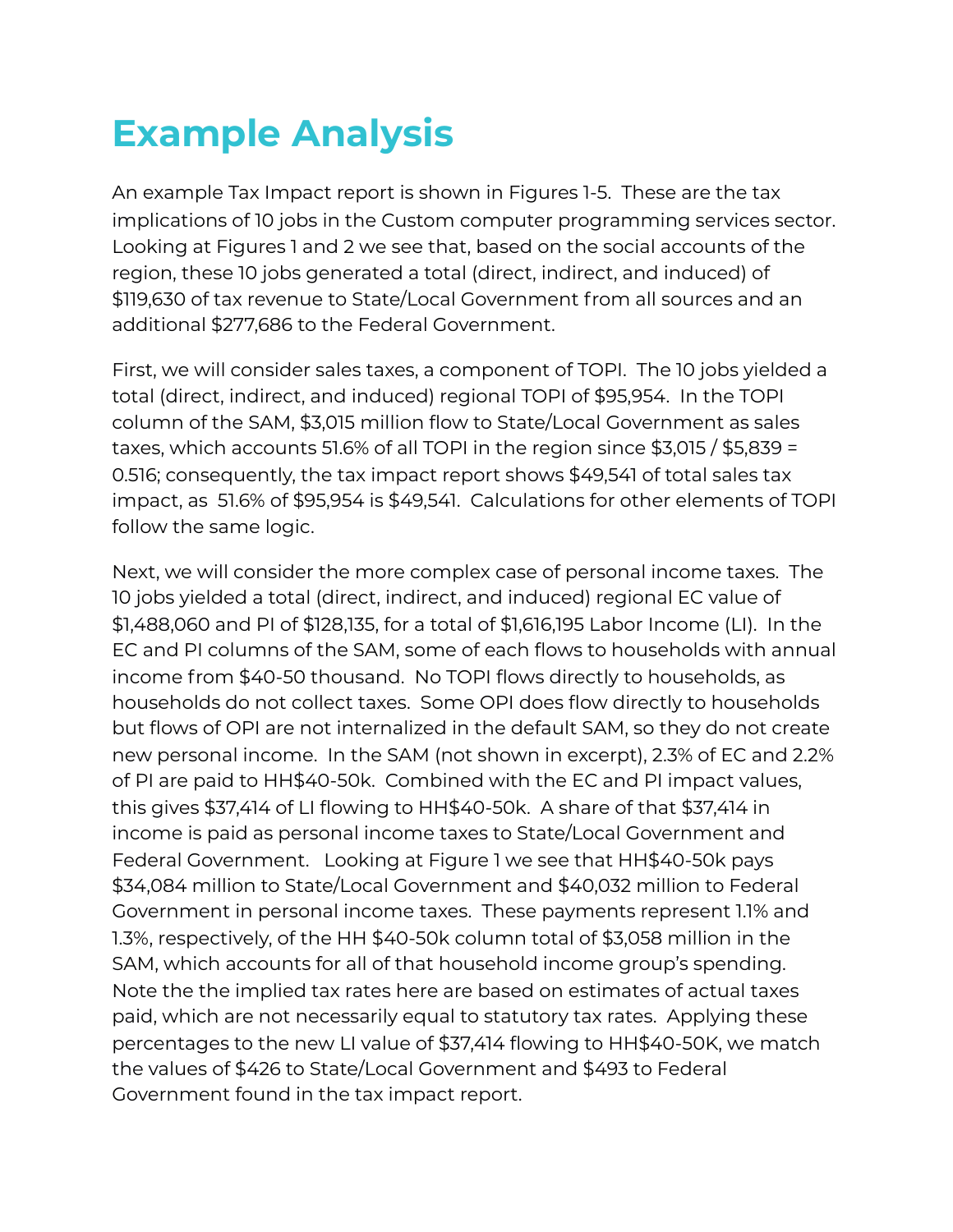All of the State/Local Government tax revenue is then allocated to its component levels of government based on regionally- and type-of-tax-specific shares calculated by IMPLAN and held in an ancillary (non-SAM) dataset. In Figure 3, County Tax Impacts show a \$0 impact on personal income taxes; this is because the Mecklenburg County government does not levy income taxes. In contrast, the County Government revenue for Mecklenburg County shows \$6,037 of sales tax revenue, approximately 12% of the S/L Government total. The Sub-County General report in Figure 4 shows \$6,314 of sales tax revenue, approximately 13% of the S/L Government total. Figure 5 shows that State Government would collect \$37,191, the remaining 75% of the total. It is possible that the state government returns some income tax revenue or sales tax revenue to the Mecklenburg County government or to city governments within the county, but those intergovernmental transfers do not appear in the tax impact report.

But how good are these estimates? The data underlying the estimates of the components of Value Added come from state and county level data sources which are at least at the 3-digit NAICS level of detail, so we can be fairly comfortable with these impact estimates. However, as mentioned previously, the distributions of these Value Added impacts (by component) among the types of tax are not industry-specific. The distribution would be the same whether it was computers, tourism, tobacco, or forest products. Logically, forest products or mining would have a higher proportion of severance taxes compared to computers or tobacco, but that would not show up in the tax impact report. It is up to the analyst to make adjustments as necessary.

|                            | Type Code Paying 3 8001                 |                                                         | 10001            | 10002             | 10003             | 10004                                | 10005     | 10006                                   | 10007      | 1000E                                        | 100019      | T3001                      |             |
|----------------------------|-----------------------------------------|---------------------------------------------------------|------------------|-------------------|-------------------|--------------------------------------|-----------|-----------------------------------------|------------|----------------------------------------------|-------------|----------------------------|-------------|
|                            |                                         | Type Description Paying > Tax on Production and Imports | Households LT15k | Households 15-30x | Households 30-40x | Households 40-50k Plouseholds 50-70k |           | Households 70-100k Plouseholds 100-150k |            | <b>Routeholds 150-200k Pouseholds CF200k</b> |             | Enterprises (Corporations) | Total       |
| Transfer Code  Description |                                         | Sumvalue                                                | Sumvator         | Sumvalue          | Sumvator          | Summarius                            | Sumvator  | Sumvator                                | Sumvator   | Sumulus                                      | Sumvalue    | Summarius                  | Sumvalue    |
|                            | 19600 FOR Sales Tax                     | BISSILIT.                                               |                  |                   |                   |                                      |           |                                         |            |                                              |             |                            | \$45,541.47 |
|                            | 19621 FOR Property Tax                  | 123,421.78                                              |                  |                   |                   |                                      |           |                                         |            |                                              |             |                            | \$35,401.76 |
|                            | 19522 FOR: Mutor Wincle License         | \$1,597.68                                              |                  |                   |                   |                                      |           |                                         |            |                                              |             |                            | 11,307.68   |
|                            | 19829 FOR Severance Text                | \$9.54                                                  |                  |                   |                   |                                      |           |                                         |            |                                              |             |                            | \$8.56      |
|                            | 19624 FOR: Other Taxes                  | DAD43, 0.2                                              |                  |                   |                   |                                      |           |                                         |            |                                              |             |                            | \$4,849.82  |
|                            | 19625 FDR Special Assessments           | 91.98                                                   |                  |                   |                   |                                      |           |                                         |            |                                              |             |                            | \$7.59      |
|                            | 19626 Corporate Profits Tex-            |                                                         |                  |                   |                   |                                      |           |                                         |            |                                              |             | \$1,785.75                 | \$1,790.75  |
|                            | 19627. Personal Tax: Income Tax         |                                                         | 9.3.76           | 8.9.291           | \$7,03.90         | 1004.35                              | 87,734,37 | \$3,637.16                              | \$5,880.00 | \$4,095,25                                   | \$10,530.02 |                            | \$26,466.46 |
|                            | 1909 Personal Tax Motor Vehicle Loanse  |                                                         | 53.38            | 105.26            | \$92.00           | 17.03.27                             | 1258.49   | 1049.78                                 | 1101.99    | \$164.10                                     | \$750.81    |                            | \$1,545.10  |
|                            | 19651 Personal Tax Property Taxes       |                                                         | 91.71            | \$74.74           | $8'0'23'$ .       | \$22.31                              | 875.72    | sun 75                                  | \$30.65    | \$43.35                                      | \$81.54     |                            | \$397.21    |
|                            | 19852 Personal Tax Other Tax (Feh/Hunt) |                                                         | 88.01            | 53.45             | 51.74             | 91.02                                | 871.52    | 626.75                                  | \$13.43    | \$25.22                                      | \$104.73    |                            | \$259.86    |

#### **Figure 1. Sample State and Local Government Tax Impact Report**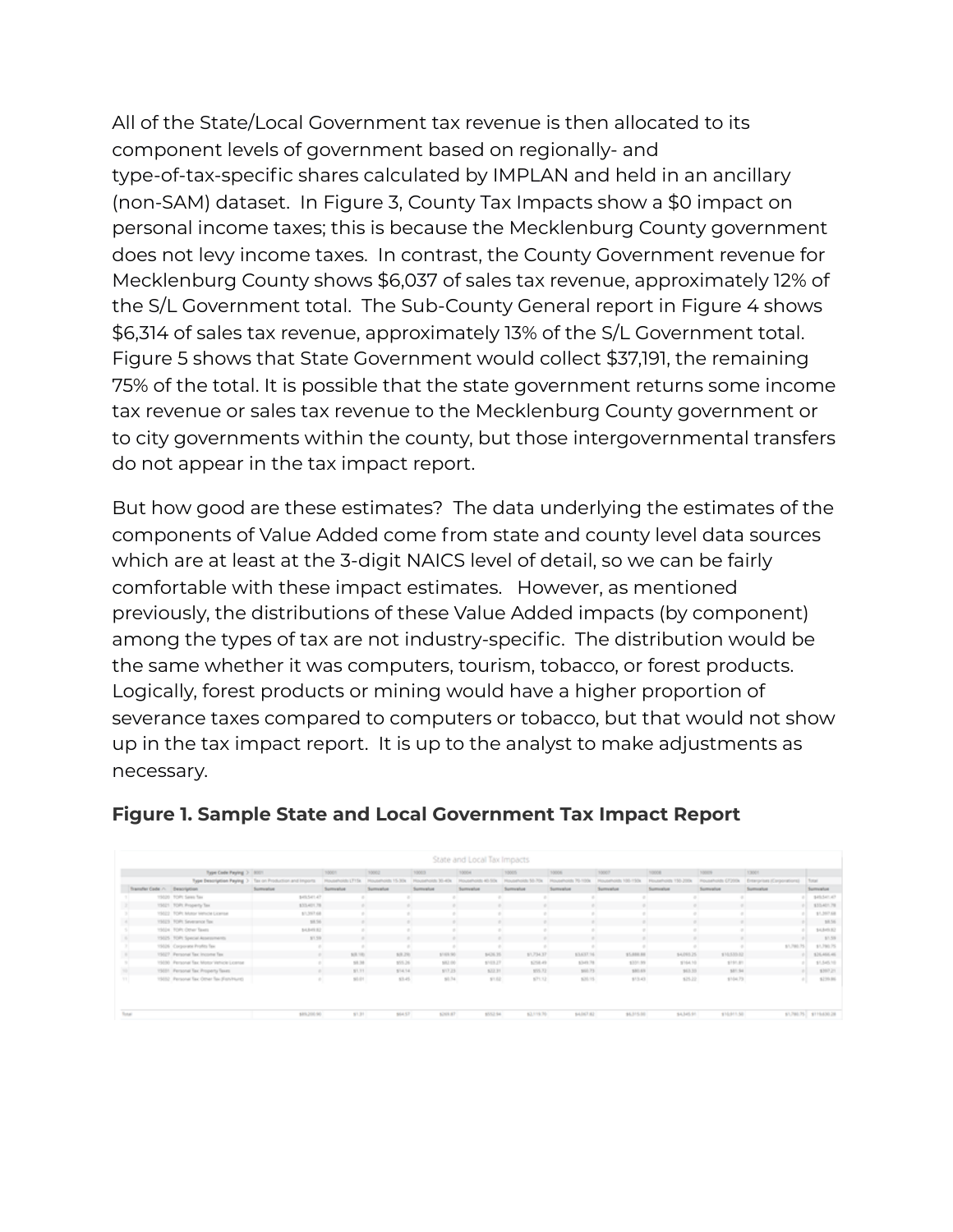#### **Figure 2. Sample Federal Government Tax Impact Report**

|       | Federal Tax Impacts |                                                     |                          |                           |                                  |                                        |                                |                       |              |                                |                       |                     |                               |                               |                             |                         |
|-------|---------------------|-----------------------------------------------------|--------------------------|---------------------------|----------------------------------|----------------------------------------|--------------------------------|-----------------------|--------------|--------------------------------|-----------------------|---------------------|-------------------------------|-------------------------------|-----------------------------|-------------------------|
|       |                     | <b>Type Code Paying &gt; 5001</b>                   |                          | 6001                      | <b>AGEN</b>                      | <b>NGCOTT</b>                          | 10062                          | 10003                 | <b>NGCC4</b> | <b>NAMES</b>                   | <b>VAGGIE</b>         | <b>NAGE</b>         | <b><i><u>Videos</u></i></b>   | <b>NAMES</b>                  | <b>KINGER</b>               |                         |
|       |                     | Type Description Paying >                           | Employee<br>Compensation | Proprietor<br><b>POMM</b> | Tax on Production and<br>Imports | <b>Flourish childs</b><br><b>CT15k</b> | <b>Households VL</b><br>$30\%$ | Households 30.<br>408 | 508          | <b>Housandvision SS</b><br>708 | Households 76<br>100x | cion, Villa<br>1504 | <b>Households YSS</b><br>2004 | <b>Floudatholds</b><br>CT20Dk | Enterprises<br>Corporations | Turus                   |
|       | Transfer<br>Code /  | Description.                                        | <b>Summarize</b>         | <b>Summator</b>           | <b>Summarius</b>                 | <b>Summator</b>                        | <b>Summarize</b>               | Summarius             | Summarium    | <b>Summator</b>                | Sumushue              | Summarium           | <b>Summarize</b>              | <b>Summarize</b>              | <b>Summator</b>             | Sumushue                |
|       | TMA                 | Social Imsurance Tax-Employee<br><b>SATEPROGRAM</b> | \$10,319.08              | \$5,299.97                |                                  |                                        |                                |                       |              |                                |                       |                     |                               |                               |                             | 1.4954/0.05             |
|       | 15015               | Social Insurance Tax- Employer<br>Contribution      | \$83,262.01              |                           |                                  |                                        |                                |                       |              |                                |                       |                     |                               |                               |                             | \$53,292.91             |
|       |                     | 15017 TOPI Excite Texts                             |                          |                           | $94.5^{\circ}$ (5.84)            |                                        |                                |                       |              |                                |                       |                     |                               |                               |                             | \$4,515.84              |
|       |                     | 15018 TOPI: Custom Duty                             |                          |                           | 63,237,58                        |                                        |                                |                       |              |                                |                       |                     |                               |                               |                             | \$2,207.58              |
|       |                     | 15026 Corporate Profits Tax                         |                          |                           |                                  |                                        |                                |                       |              |                                |                       |                     |                               |                               | \$5,200.63                  | \$5,598.63              |
|       |                     | 15027 Personal flac income Tax                      |                          |                           | $\sim$                           | 1032,335                               | \$319.470                      | 9/141.570             | 5433.35      | \$3,458.27                     | \$6,128.53            | \$15,559.81         | \$12,706.66                   | \$42,747.58                   |                             | \$82,632.98             |
|       |                     | 15028 Personal fax: Exsex and Grt Tax               |                          | ٠                         | ×                                | \$1.00                                 | 10.06                          | 10.00                 | \$1.00       | 10.00                          | 10.00                 | \$1.00              | \$1.00                        | \$1.00                        |                             | \$1.00                  |
|       |                     |                                                     |                          |                           |                                  |                                        |                                |                       |              |                                |                       |                     |                               |                               |                             |                         |
| Total |                     |                                                     | STTLAD1.89               | M.299.57                  | 101.753.42                       | 1633,335                               | \$319.470                      | 8/101.536             | 10433.35     | 13,458.27                      | 98,128,53             | \$15,559.81         | 1/17/18 00:                   | \$42,747.58                   |                             | \$5,200.63 \$277,606.38 |

#### **Figure 3. Sample County Government Tax Impact Report**

|                              |                                           |                                                         |                  |                           |                   | County Tax Impacts |                       |                    |                         |                          |                   |                                   |             |
|------------------------------|-------------------------------------------|---------------------------------------------------------|------------------|---------------------------|-------------------|--------------------|-----------------------|--------------------|-------------------------|--------------------------|-------------------|-----------------------------------|-------------|
|                              | Type Code Paying > 8001                   |                                                         | 10001            | 10012                     | 10003             | 10004              | 10005                 | 10006              | <b>NORSE</b>            | NOOCE                    | 10005             | T3001                             |             |
|                              |                                           | Type Description Paying > Tax on Production and Imports | Households LT15k | <b>Pinuterholds TL3Ds</b> | Households 30-40x | Households 40-50k  | Pilostellulijk 50.70k | Households 70-100k | PiloutePolitik 100-150s | PinutePullilly, T50-2004 | Households CT200k | <b>Drivrorises (Corporations)</b> | Total       |
| Transfer Code .- Description |                                           | Summitor                                                | Summarize        | Europalize                | Sumushue          | <b>Summator</b>    | Summite               | Sumushue           | Eumophan                | <b>Summarium</b>         | Sumushue          | Sumushue                          | Sumushue    |
|                              | 19520 TOPI Sales Tax                      | \$5,506.65                                              |                  |                           |                   |                    |                       |                    |                         |                          |                   |                                   | \$5,536.65  |
|                              | 19621 TOPI Property Tex.                  | \$22,262.90                                             |                  |                           |                   |                    |                       |                    |                         |                          |                   |                                   | \$20,262.90 |
|                              | 19522 FOPt Motor Vehicle License          | 670.57                                                  |                  |                           |                   |                    |                       |                    |                         |                          |                   |                                   | \$78.97     |
|                              | VM29 FOPt Severance Tax                   | 93.00                                                   |                  |                           |                   |                    |                       |                    |                         |                          |                   |                                   | \$1.00      |
|                              | 19624 FOPt Other favors                   | 1307.03                                                 |                  |                           |                   |                    |                       |                    |                         |                          |                   |                                   | 1037.03     |
|                              | 19525 TOPI: Special Assessments           | 17.59                                                   |                  |                           |                   |                    |                       |                    |                         |                          |                   |                                   | \$1.59      |
|                              | 19026 Corporate Profits Tax               |                                                         |                  |                           |                   |                    |                       |                    |                         |                          |                   | \$0.00                            | 10.00       |
|                              | 19527 Personal Tax Income Tax             | $\sim$                                                  | \$1.00           | \$5.00                    | stoo!             | 10.00              | \$1.00                | \$5.00             | \$5.00                  | 10.00                    | 10.00             |                                   | \$3.00      |
|                              | T5030 Personal Tax Multar Which Coleman   |                                                         | 95.18            | \$1.21                    | \$1.80            | 12.25              | \$5.06                | <b>STAR</b>        | 17.27                   | 83.59                    | 14.25             |                                   | 633.83      |
|                              | 19201 Personal Tax Property Taxes         |                                                         | 95.74            | \$3.43                    | ETL49             | \$14.87            | 637.14                | \$40.48            | utn ru                  | \$42.21                  | \$54.01           |                                   | 8264.75     |
| m                            | 19202 Personal Tax Other Tax (Fally/Hunt) |                                                         | 91.00            | 60.00                     | \$1.00            | 90.00              | 63.00                 | 90.00              | 90.00                   | 60.00                    | 60.00             |                                   | \$1.00      |
|                              |                                           |                                                         |                  |                           |                   |                    |                       |                    |                         |                          |                   |                                   |             |
| Total                        |                                           | \$26,673.15                                             | 91/52            | \$70.64                   | \$13.38           | \$17.13            | \$42.80               | \$48.14            | \$61.05                 | \$45.81                  | \$58.81           | 90.00                             | \$28,979.72 |

#### **Figure 4. Sample Sub County General Government Tax Impact Report**

|       |                               |                                          |                                                         |                        |                   |                      | Sub County General Tax Impacts - |                   |                     |                        |                          |                   |                             |             |
|-------|-------------------------------|------------------------------------------|---------------------------------------------------------|------------------------|-------------------|----------------------|----------------------------------|-------------------|---------------------|------------------------|--------------------------|-------------------|-----------------------------|-------------|
|       |                               | Type Code Paying > 8001                  |                                                         | <b>NOODS</b>           | 10003             | <b>NORTH</b>         | <b>NODGAL</b>                    | 10005             | 100356              | <b>NOOCP</b>           | NOOCA                    | 10005             | T3001                       |             |
|       |                               |                                          | Type Description Paying > Tax on Production and Imports | PittsunePublishe LT1TA | Households 15,30k | PinutePolitik 30-ADk | PiccularPolitik, 40-504          | Households 50-70s | PinuteRolds 70.10Ck | PiloutePublik 100-1104 | Pilmute/Incide: T50-2004 | Households GT300k | Driverprises (Corporations) | Total       |
|       | Transfer Code //. Description |                                          | Sumushue                                                | Sumushue               | Summarize         | Eumealon             | Sumushue                         | <b>Summator</b>   | Europalize          | Sumushue               | Sumushue                 | Sumushue          | Sumushue                    | Eumophon    |
|       |                               | 15020 TOPI Sales Tax                     | 96,313,80                                               |                        |                   |                      |                                  |                   |                     |                        |                          |                   |                             | 94,313,80   |
|       |                               | 15021 TOPI Property Tex                  | \$11,136.88                                             |                        |                   |                      |                                  |                   |                     |                        |                          |                   |                             | \$11,136.88 |
|       |                               | 15022 TOPI: Motor Vehicle License        | \$293.79                                                |                        |                   |                      |                                  |                   |                     |                        |                          |                   |                             | \$290.79    |
|       |                               | 15023 TOPI Severance Tax                 | \$0.05                                                  |                        |                   |                      |                                  |                   |                     |                        |                          |                   |                             | \$1.00      |
|       |                               | 15024 ROPI: Other Texas                  | 1576.48                                                 |                        |                   |                      |                                  |                   |                     |                        |                          |                   |                             | \$576.40    |
|       |                               | 15025 TOPI: Special Acumuments           | \$15.00                                                 |                        |                   |                      |                                  |                   |                     |                        |                          |                   |                             | 10.00       |
|       |                               | 15026 Corporate Profits Tax              |                                                         |                        |                   |                      |                                  |                   |                     |                        |                          |                   | \$5.00                      | 10.00       |
|       |                               | 15027 Personal Tax Income Tax            |                                                         | \$1.00                 | \$5.00            | 10.00                | \$1.00                           | \$5.00            | 10.00               | 10.00                  | 10.00                    | \$0.00            |                             | 10.00       |
|       |                               | 15030 Personal Tax Motor Winicle License |                                                         | 17.38                  | 19.12             | \$13.53              | and gal-                         | BEEF.             | \$57.74             | 154.83                 | 127.09                   | \$31.66           |                             | 8255.04     |
|       |                               | 15031 Personal Tax: Property Taxes       |                                                         | 83.37                  | 94.72             | 85.75                | E7.64                            | \$18.58           | \$20.25             | E26.91                 | \$21.12                  | 627.32            |                             | \$132.45    |
|       |                               | 15032 Personal Tax: Other Tax (Fsh/Hunt) |                                                         | \$1.00                 | 90.00             | \$0.00               | 63.00                            | 91.00             | \$0.00              | \$0.00                 | \$0.00                   | \$0.00            |                             | \$0.00      |
| Total |                               |                                          | \$18,504.94                                             | 91.75                  | \$13.84           | \$79.28              | \$24.49                          | 911.25            | \$77.99             | \$31.71                | \$48.21                  | \$58.58           | 90.00                       | 978,712.44  |

#### **Figure 5. Sample State Government Tax Impact Report**

|       |                                          |                                                         |              |         |                    | State Tax Impacts |                  |             |                       |                      |                   |                            |             |
|-------|------------------------------------------|---------------------------------------------------------|--------------|---------|--------------------|-------------------|------------------|-------------|-----------------------|----------------------|-------------------|----------------------------|-------------|
|       | Type Cade Paying > 8001                  |                                                         | <b>NAMES</b> | NGOLD   | 10003              | <b>NAMES</b>      | 10005            | 10006       | <b>Name:</b>          | <b>NGCOS</b>         | <b>NGOOD</b>      | <b>NOOD</b>                |             |
|       |                                          | Type Description Paying > Tax on Production and Imports |              |         | Youngholds 30-40s. |                   | nusahujah 55.7Gs |             | Pinusphotids 100-150s | holder, T.S.O. 2000a | Households GT200k | Enterprises (Corporations) | Total       |
|       | Transfer Code / Description              | Sumratue                                                | Economica    | Sumukue | Sumushue           | Economica         | Sumushue         | Sumpolar    | Economism             | <b>Europaliza</b>    | <b>Sumulus</b>    | Sumulus                    | Sumualue    |
|       | 15/20 TOP: Sales Tax                     | 637,191.02                                              |              |         |                    |                   |                  |             |                       |                      |                   |                            | \$37,191.02 |
|       | 15021 TOPI Property Tax                  | \$1.00                                                  |              |         |                    |                   |                  |             |                       |                      |                   |                            | \$1.00      |
|       | 15522 TOP: Motor Vehicle License         | 97.064.92                                               |              |         |                    |                   |                  |             |                       |                      |                   |                            | \$1,064.52  |
|       | 15023 TOPI Severance Tex                 | \$8.56                                                  |              |         |                    |                   |                  |             |                       |                      |                   |                            | \$8.56      |
|       | 15024 TOP: Other Texas                   | 53,934.32                                               |              |         |                    |                   |                  |             |                       |                      |                   |                            | \$1,914.52  |
|       | 15525 TOPI Special Assessments           | \$1.00                                                  |              |         |                    |                   |                  |             |                       |                      |                   |                            | \$0.00      |
|       | 15626 Corporate Profits Tex-             |                                                         |              |         |                    |                   |                  |             |                       |                      |                   | 51,780.75                  | \$1,780.75  |
|       | 15527. Personal Tax: Income Tax          |                                                         | \$3.10       | 13,2%   | \$749.90           | \$426.35          | \$1,734.37       | SMIT16      | ST.888.88             | \$4,095.25           | 910/530-02        |                            | \$36,466.46 |
|       | 15030 Personal Tax Motor Vehicle License |                                                         | \$5.51       | 544.53  | 906.67             | 103.17            | sing of          | 5284,39     | \$249.93              | \$130.42             | \$155.95          |                            | \$1,256,24  |
|       | 15031 Personal Tax Property Sees         |                                                         | \$5.55       | \$1.00  | \$1.00             | \$5.55            | 10.06            | \$5.00      | \$5.00                | 10.00                | 10.00             |                            | 10.00       |
|       | 15032 Personal Tax Other Tax (ForuMund)  |                                                         | \$5.51       | 13.45   | 30.74              | 11.02             | 171.12           | 120.15      | \$13.43               | 125.22               | \$104.73          |                            | 1220.05     |
| Total |                                          | 642,198,81                                              | 9/1.303      | 640.10  | 6237.31            | 4111.33           | 42,010,04        | 63, 941, 70 | <b>BLTT2.24</b>       | 94,251,891           | 410/703-70        | 61,780,7%                  | 671,842,12  |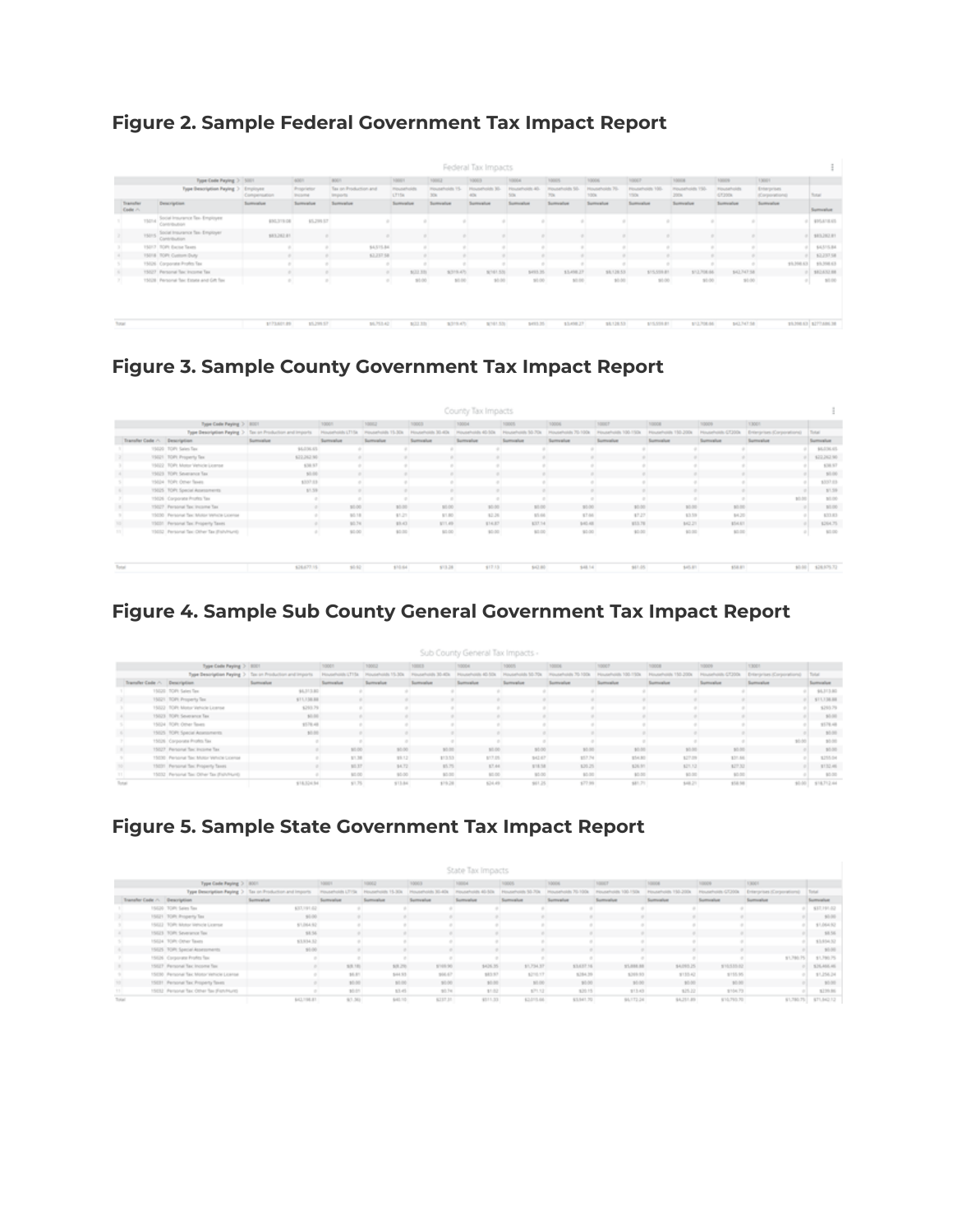# **Definitions & Data Sources for Values**

The tax impact report values are based on the existing relationships of the data found in the IMPLAN database. The sources for these data are listed below, followed by a detailed description of each data element in the tax impact report.

- **NIPA Tables**. All items in the IMPLAN data sets are ultimately controlled to the U.S.-level values from the Bureau of Economic Analysis' (BEA) National Income and Product Accounts (NIPA). Section 3 of the NIPA tables covers Government Current Receipts and Expenditures.
- **Consumer Expenditure Survey (CES).** The U.S. Census Bureau annually conducts surveys and diary samplings of household expenditure patterns (the CES). The survey data are reported for nine different categories of household income, which we control to the NIPA's Personal Consumption Expenditure (PCE) totals (which are not split out by income category). From these data, we can establish the tax-to-income relationships for the nine different household income categories. It is based on these relationships that we can distribute many of the national-level tax data to states and state-level tax data to counties, using the number of households in each of the nine household categories in the state or county.
- **Annual Survey of State and Local Government Finances (SLGF).** The U.S. Census Bureau also collects annual State/Local Government receipts and expenditures data. These data act as preliminary controls for state-level values (subject to controlling to the national NIPA values). They also give us the proportional split of the TOPI value among the various types (sales, property, etc.). The actual value of total TOPI (at the state level) comes from the BEA's REA series.
	- The annual survey also provides local government collections by tax type. We use these data to estimate, for the total state/local tax receipts, the share of each type of tax that belongs to different levels of local government. We then use data for each local government to apportion that local total (at the state level) to each county. Since we know the local total for each county, we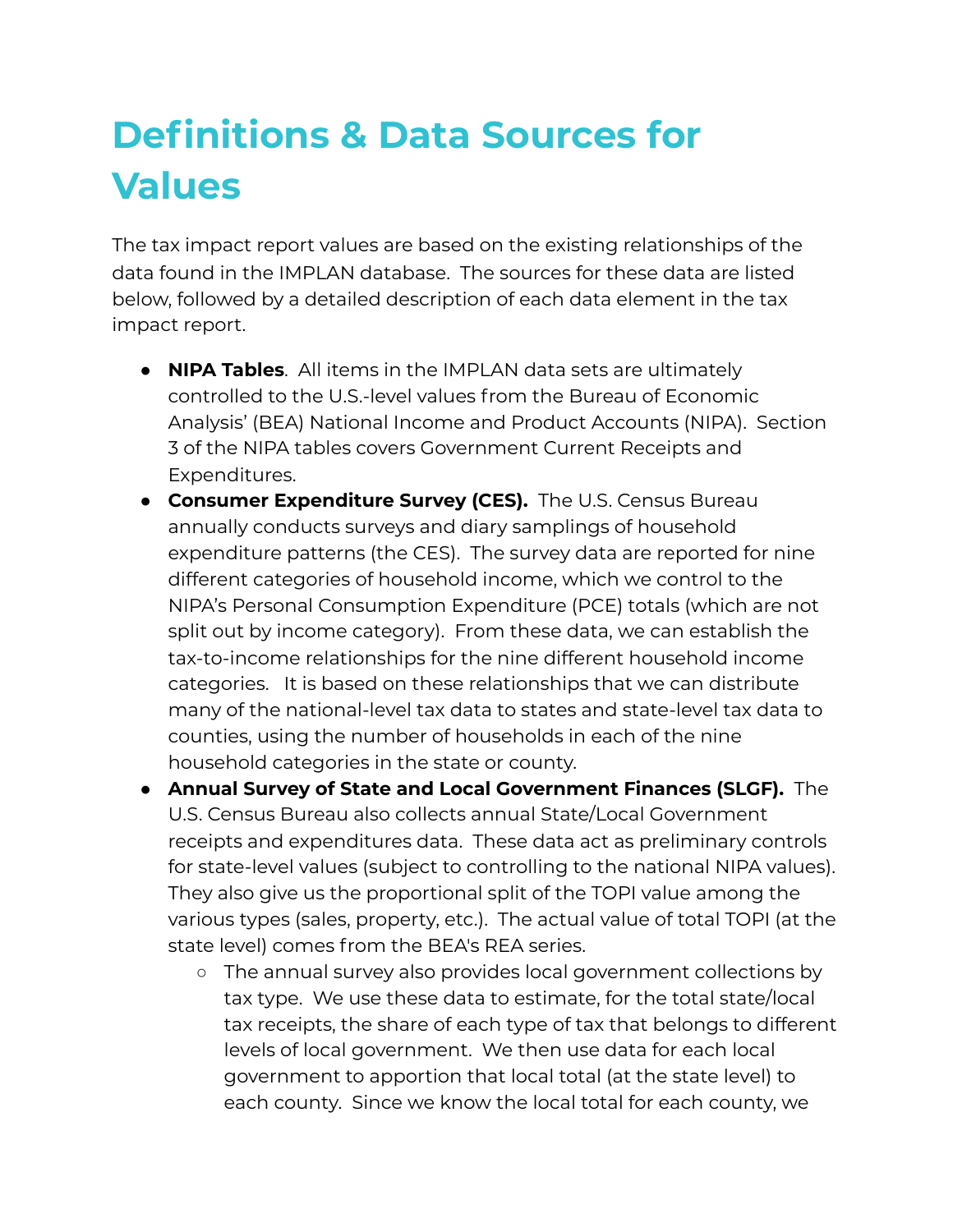can distinguish the state and local tax revenue in the tax impact report. The tax impact report includes 4 types of governments that compose State/Local Government:

- State government
- County government
- Sub-county general government, which includes city and township governments, for example
- Sub-county special government, which includes fire and public school districts, for example
- We supplement gaps in the SLGF with 5-year Census of Governments data, and supplement the SLGF state tax revenue with current-year state tax collections data from Census.
- **Regional Economic Accounts (REA).** The BEA collects and reports income, wealth, tax, and employment data on a regional state and county basis also. The REA data from these two tables are used to distribute the U.S. NIPA values to states and counties:
	- Table CA05 -- Personal Income by Major Source and Earnings by Industry
	- o Table SA50 -- Personal Tax and Non-tax Payments

#### **Figure 6: State/Local Government Tax Impact Report Key**

|                                  |                                                   |    |   | 5001 8001 10001-10009                     | 13001 |
|----------------------------------|---------------------------------------------------|----|---|-------------------------------------------|-------|
| <b>Transfer Code Description</b> |                                                   | ЕC |   | <b>TOPI HH (consolidated) Enterprises</b> |       |
|                                  | 15014 Social Insurance Tax- Employee Contribution | А  |   |                                           |       |
|                                  | 15015 Social Insurance Tax- Employer Contribution | в  |   |                                           |       |
|                                  | 15020 TOPI: Sales Tax                             |    | C |                                           |       |
|                                  | 15021 TOPI: Property Tax                          |    | D |                                           |       |
|                                  | 15022 TOPI: Motor Vehicle License                 |    | E |                                           |       |
|                                  | 15023 TOPI: Severance Tax                         |    | F |                                           |       |
|                                  | 15024 TOPI: Other Taxes                           |    | G |                                           |       |
|                                  | 15025 TOPI: Special Assessments                   |    | н |                                           |       |
|                                  | 15026 Corporate Profits Tax                       |    |   |                                           | M     |
|                                  | 15027 Personal Tax: Income Tax                    |    |   |                                           |       |
|                                  | 15030 Personal Tax: Motor Vehicle License         |    |   |                                           |       |
|                                  | 15031 Personal Tax: Property Taxes                |    |   | К                                         |       |
|                                  | 15032 Personal Tax: Other Tax (Fish/Hunt)         |    |   |                                           |       |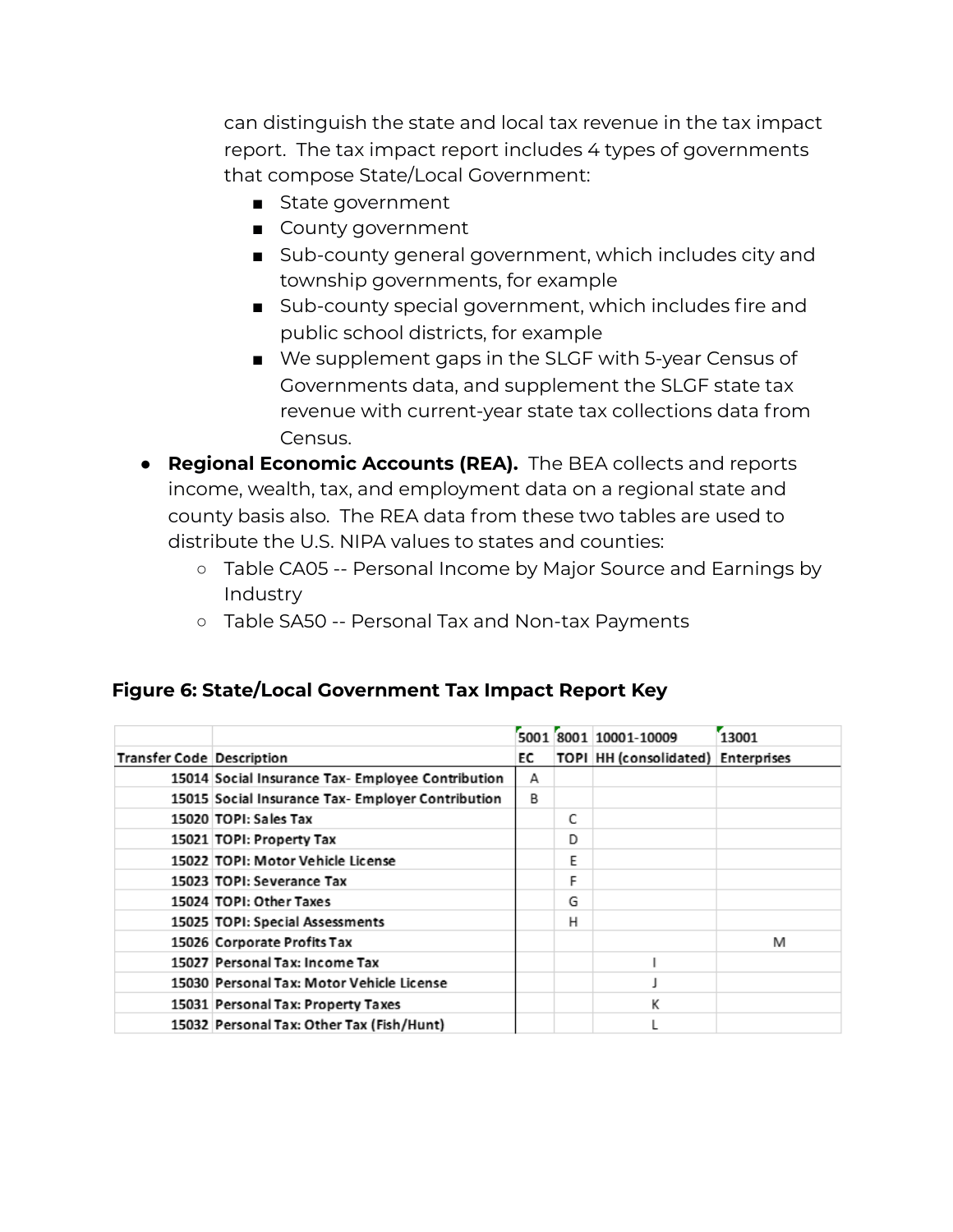#### **Figure 7: Federal Government Tax Impact Report Key**

|                                  |                                                      | 5001 6001 8001 |    |             | 10001-10009                   | 13001 |
|----------------------------------|------------------------------------------------------|----------------|----|-------------|-------------------------------|-------|
| <b>Transfer Code Description</b> |                                                      | EC.            | PI | <b>TOPI</b> | HH (consolidated) Enterprises |       |
|                                  | 15014 Social Insurance Tax- Employee Contribution  N |                |    |             |                               |       |
|                                  | 15015 Social Insurance Tax- Employer Contribution    | ΙO             |    |             |                               |       |
|                                  | 15017 TOPI: Excise Taxes                             |                |    |             |                               |       |
|                                  | 15018 TOPI: Custom Duty                              |                |    |             |                               |       |
|                                  | 15026 Corporate Profits Tax                          |                |    |             |                               |       |
|                                  | 15027 Personal Tax: Income Tax                       |                |    |             |                               |       |
|                                  | 15028 Personal Tax: Estate and Gift Tax              |                |    |             |                               |       |

The following definitions and sources provide a key to the tax impact report, with letters corresponding to the positions in Figures 6 and 7. The key in Figure 6 applies to all components of State/Local Government, e.g., County and State governments. For each component level of government's share of all State/Local revenue, the local government amounts are distributed according to data on local collections from SLGF.

A. **Employee-paid portion for State/Local social insurance.** This represents accident, disability, and death benefits administered by state governments, employee contributions. The U.S. value comes from NIPA Tables 3.3 and 3.6. This value is distributed to states based on each state's share of the following items from the SLGF: Workers Compensation System Contributions and Other State Social Insurance Trust Systems Contributions. This state value is then distributed to the counties based on each county's proportion of the state's Employee Compensation.

B. **Employer-paid portion for State/Local social insurance funds**. This represents accident, disability, and death benefits administered by state governments, employer contributions. The U.S. value comes from NIPA Tables 3.3 and 3.6. This value is distributed to states based on each state's share of the following items from the SLGF: Workers Compensation System Contributions and Other State Social Insurance Trust Systems Contributions. This state value is then distributed to the counties based on each county's proportion of the state's Employee Compensation.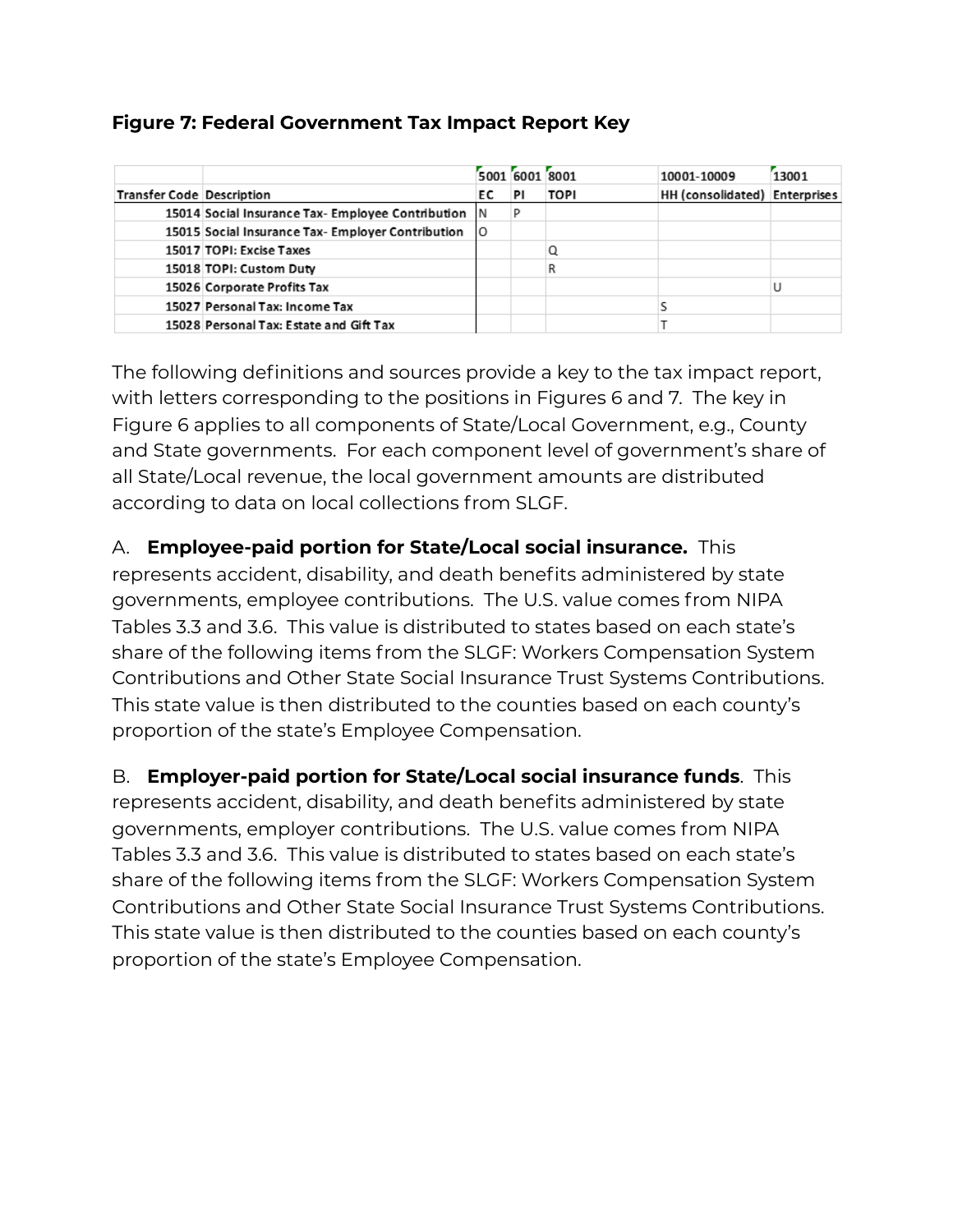C. **TOPI sales taxes paid to State and Local Governments.** The U.S. value comes from NIPA Table 3.5. The U.S. value is distributed to states based on each state's proportion of Total General Sales Tax from the SLGF. State government values are then distributed to counties based on total retail output. Local government sales tax collections are distributed to counties using the SLGF.

D. **TOPI property taxes paid to State and Local Governments.** The U.S. value comes from NIPA Table 3.5. The U.S. value is distributed to states based on each state's proportion of Total Property Tax from the SLGF. State government values are then distributed to counties based on total Personal Income from the BEA's CA05 table. Local government property tax collections are distributed to counties using the SLGF.

E. **TOPI motor vehicle license taxes paid to State and Local Governments.**

The U.S. value comes from NIPA Table 3.5. The U.S. value is distributed to states based on each state's proportion of Motor Vehicle Operator's License Tax and Motor Vehicle License Tax from the SLGF. State government values are then distributed to counties based on total Personal Income from the BEA's CA05 table. Local government collections are distributed to counties using the SLGF.

F. **TOPI severance taxes paid to State and Local Governments.** The U.S. value comes from NIPA Table 3.5. The U.S. value is distributed to states based on each state's proportion of Severance Tax from the SLGF. State government values are then distributed to counties based on total Personal Income from the BEA's CA05 table. Local government collections are distributed to counties using the SLGF.

G. **TOPI other taxes paid to State and Local Governments.** This item consists largely of business licenses and documentary and stamp taxes. The U.S. value comes from NIPA Table 3.5. The U.S. value is distributed to states based on each state's proportion of the following tax items from the SLGF: Corporation License; Amusement License; Other License; Documentary & Stock Transfer; Public Utility License; Alcoholic Beverage License; Occupation & Business License, NEC; and NEC. State government values are then distributed to counties based on total Personal Income from the BEA's CA05 table. Local government collections are distributed to counties using the SLGF.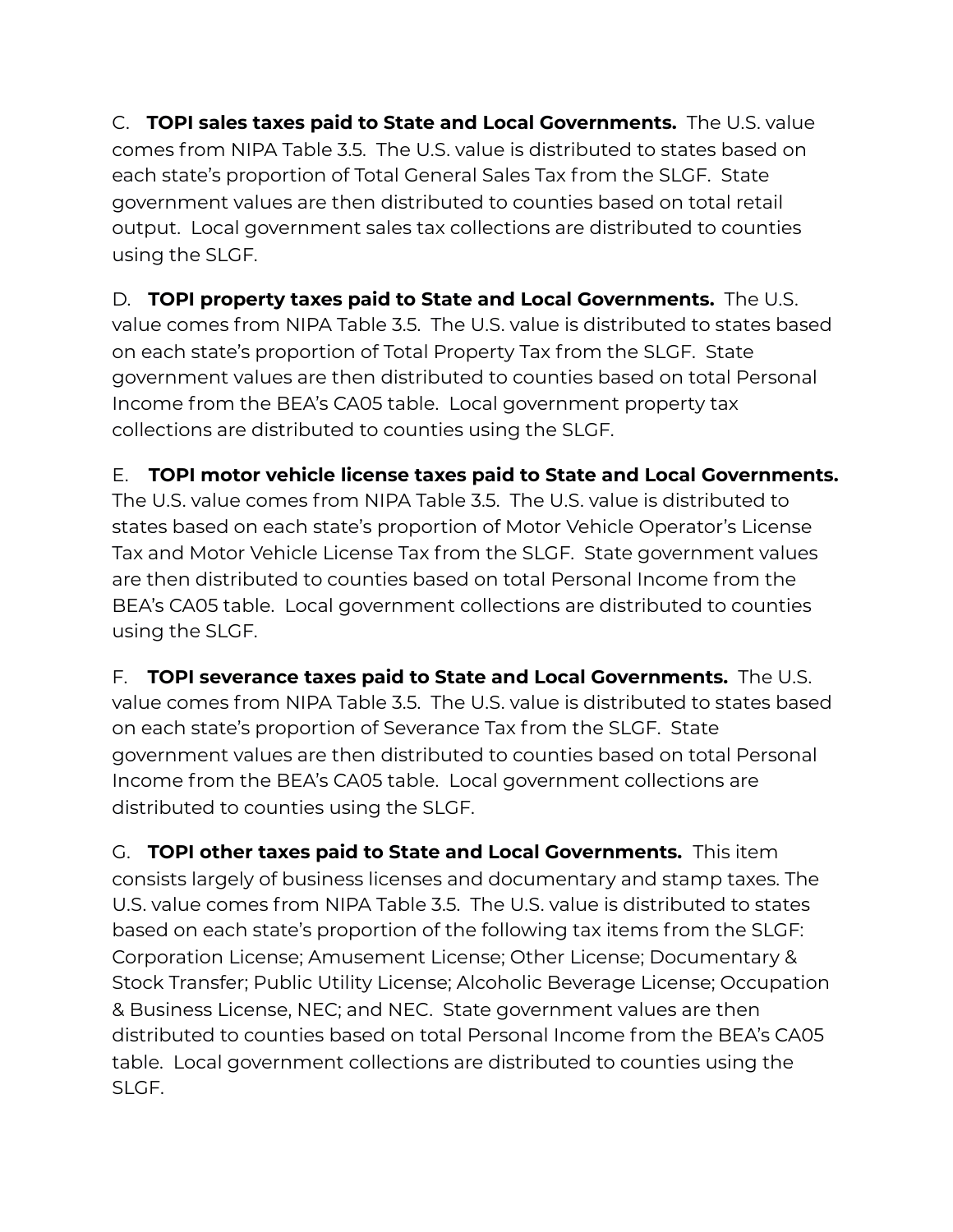H. **TOPI special assessments paid to State and Local Governments.** This item includes special assessments. The U.S. value comes from NIPA Table 3.5. The U.S. value is distributed to states based on each state's proportion of the following tax items from the SLGF: Miscellaneous – Special Assessments. State government values are then distributed to counties based on total Personal Income from the BEA's CA05 table. Local government collections are distributed to counties directly using the SLGF.

I. **Personal income tax payments to State and Local Governments**. The U.S. value comes from NIPA Table 3.3. The U.S. value is distributed to states based on BEA's SA(50) table. State government values are then distributed to counties based on total Personal Income from the BEA's CA05 table. Local government collections are distributed to counties using the SLGF.

J. **Personal motor vehicle fee payments to State and Local Governments**. The U.S. value comes from NIPA Table 3.4. The U.S. value is distributed to states based on each state's proportion of Motor Vehicle Operator's License Tax and Motor Vehicle License Tax from the SLGF. State government values are then distributed to counties based on total Personal Income from the BEA's CA05 table. Local government collections are distributed to counties using the SLGF.

K. **Personal property tax payments to State and Local Governments**. The U.S. value comes from NIPA Table 3.4. The U.S. value is distributed to states based on BEA's SA(50) table. State government values are then distributed to counties based on total Personal Income from the BEA's CA05 table. Local government collections are distributed to counties using the SLGF.

L. **Personal other tax payments to State and Local Governments.** This item consists largely of hunting, fishing, and other personal licenses. The U.S. value comes from NIPA Table 3.4. The U.S. value is distributed to states based on Hunting and Fishing License Tax from the SLGF. State government values are then distributed to counties based on total Personal Income from the BEA's CA05 table. Local government collections are distributed to counties using the SLGF.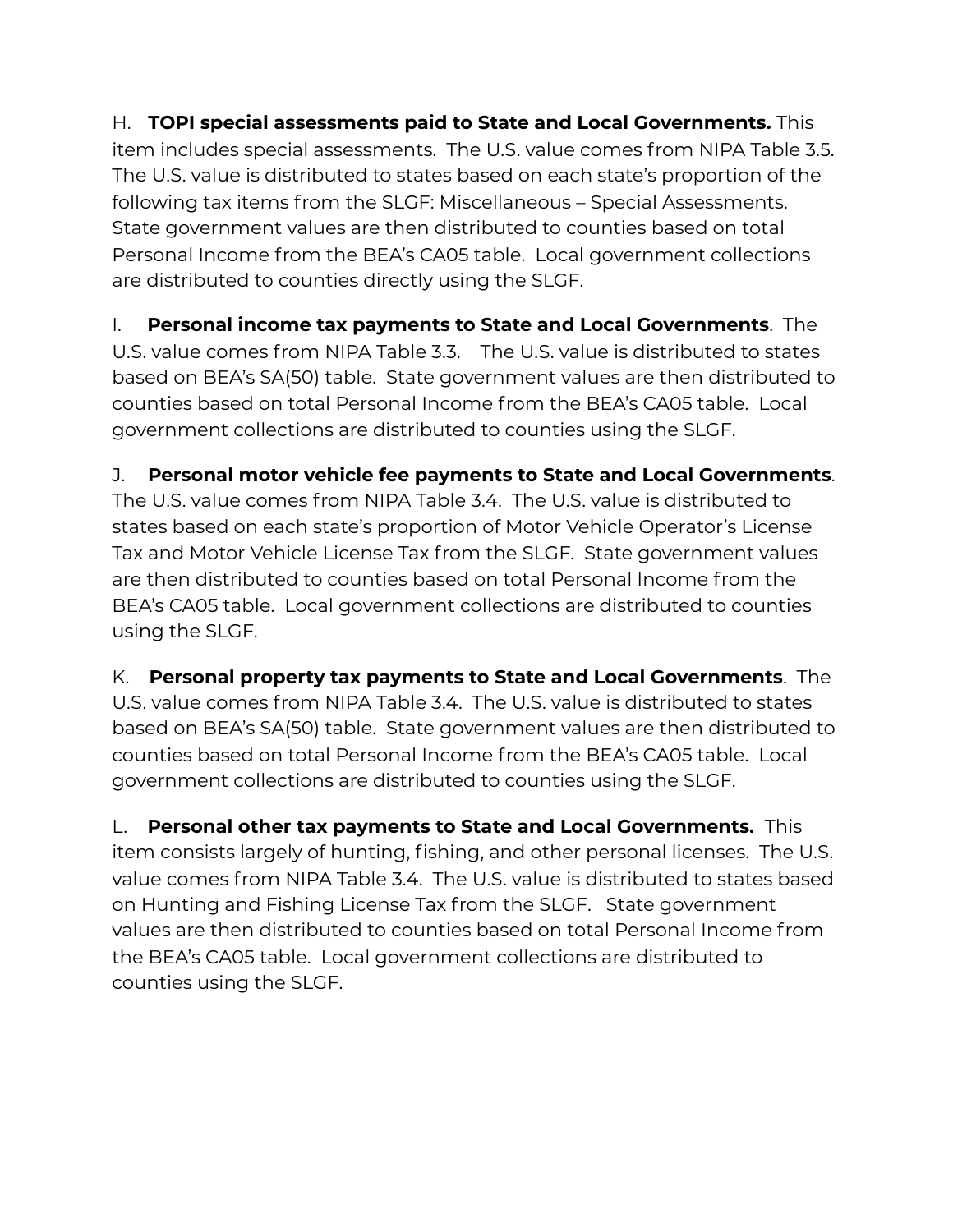M. **State/Local Government corporate profits tax.** The U.S. value comes from NIPA Table 3.3. The U.S. value is distributed to states based on Corporate Net Income Tax from the SLGF. State government values are then distributed to counties based on counties based on their proportion of the state's Other Property Income (from IMPLAN database). Local government collections are distributed to counties using the SLGF.

N. **Employee-paid portion for Federal social insurance**. This item includes social security, survivors insurance, disability insurance, hospital insurance, supplemental medical insurance, unemployment insurance, veterans' life insurance, and railroad retirement plans. The U.S. value comes from NIPA Table 3.6. The U.S. value is distributed to states and counties based on Personal Contribution for Social Insurance from the BEA's CA05 table.

O. **Employer-paid portion for Federal social insurance**. This item includes social security, survivors insurance, disability insurance, hospital insurance, military medical insurance, unemployment insurance, pension benefit guaranty, veterans' life insurance, and railroad retirement plans. The U.S. value comes from NIPA Table 3.6. The U.S. value is distributed to states and counties based on Personal Contribution for Social Insurance from the BEA's CA05 table.

P. **Self-Employed contribution to Federal social insurance**. This item includes social security, survivors insurance, disability insurance, and hospital insurance. The U.S. value comes from NIPA Table 3.6. The U.S. value is distributed to states and counties based on Personal Contribution for Social Insurance from the BEA's CA05 table.

Q. **TOPI Federal Excise Taxes.** This item includes federally levied excise taxes on alcohol, tobacco, telephones, coal, fuels, air transportation, vehicles, etc. The U.S. value comes from NIPA Table 3.2. The U.S. value is distributed to states and counties based on IMPLAN estimates of total TOPI for all industries in relationship to U.S. total TOPI.

R. **TOPI Federal Custom Duties.** These are gross collections less refunds. The U.S. value comes from NIPA Table 3.2. The U.S. value is distributed to states and counties based on IMPLAN estimates of total TOPI for all industries in relationship to US total TOPI.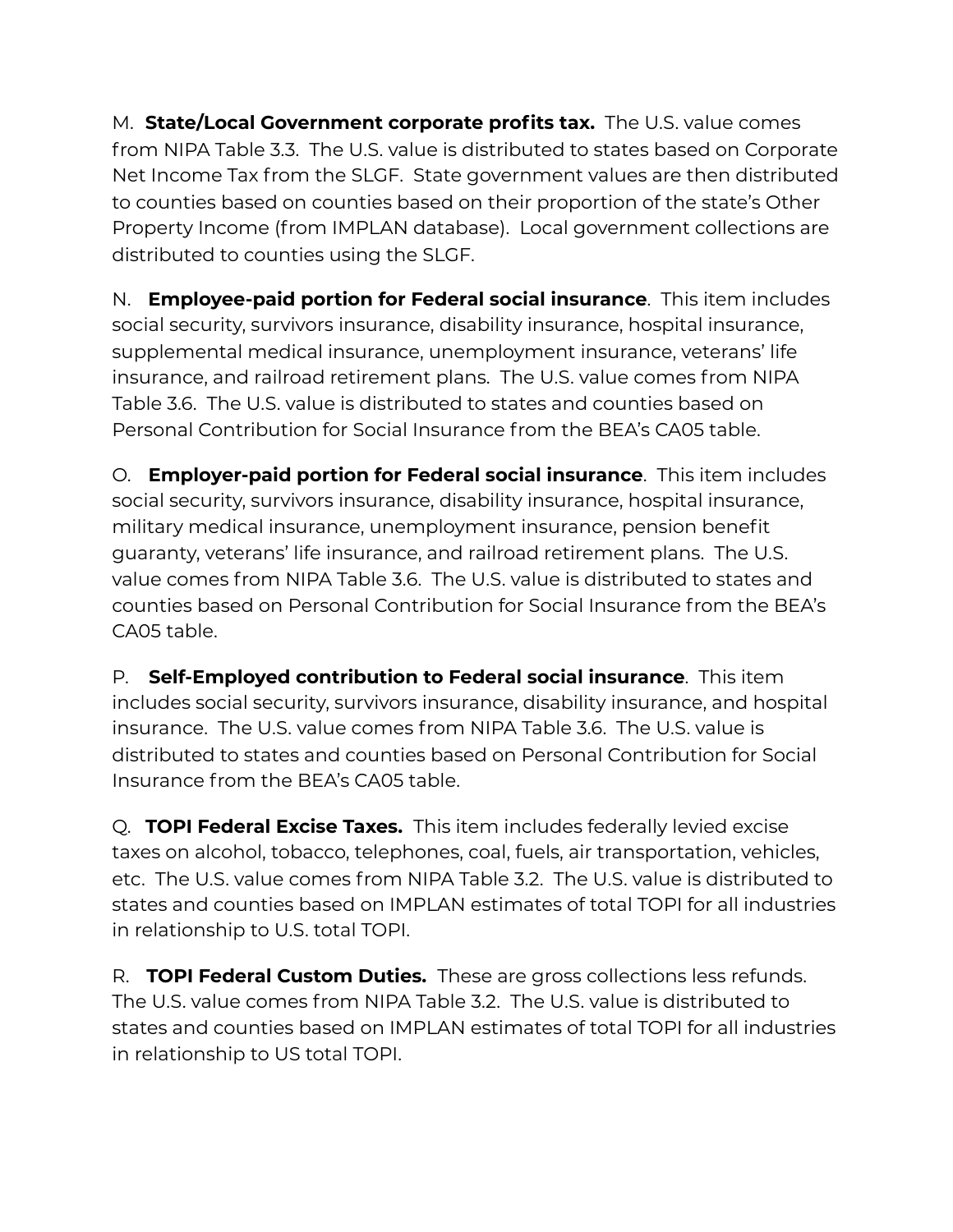S. **Personal Income taxes paid to the Federal Government.** These are taxes paid through withholding, declarations and final settlement less refunds. The U.S. value comes from NIPA Table 3.2. The same value can also be found in NIPA Table 3.4. The U.S. value is distributed to states based on each state's value of "Federal government: Individual Income taxes (net of refunds)" from the BEA's SA50 table. State values are then distributed to counties based on total Personal Income from the BEA's CA05 table.

T. **Federal Corporate profits tax**. The U.S. value comes from NIPA Table 3.2. The U.S. value is distributed to states and counties based on their proportion of U.S. Other Property Income (from IMPLAN database).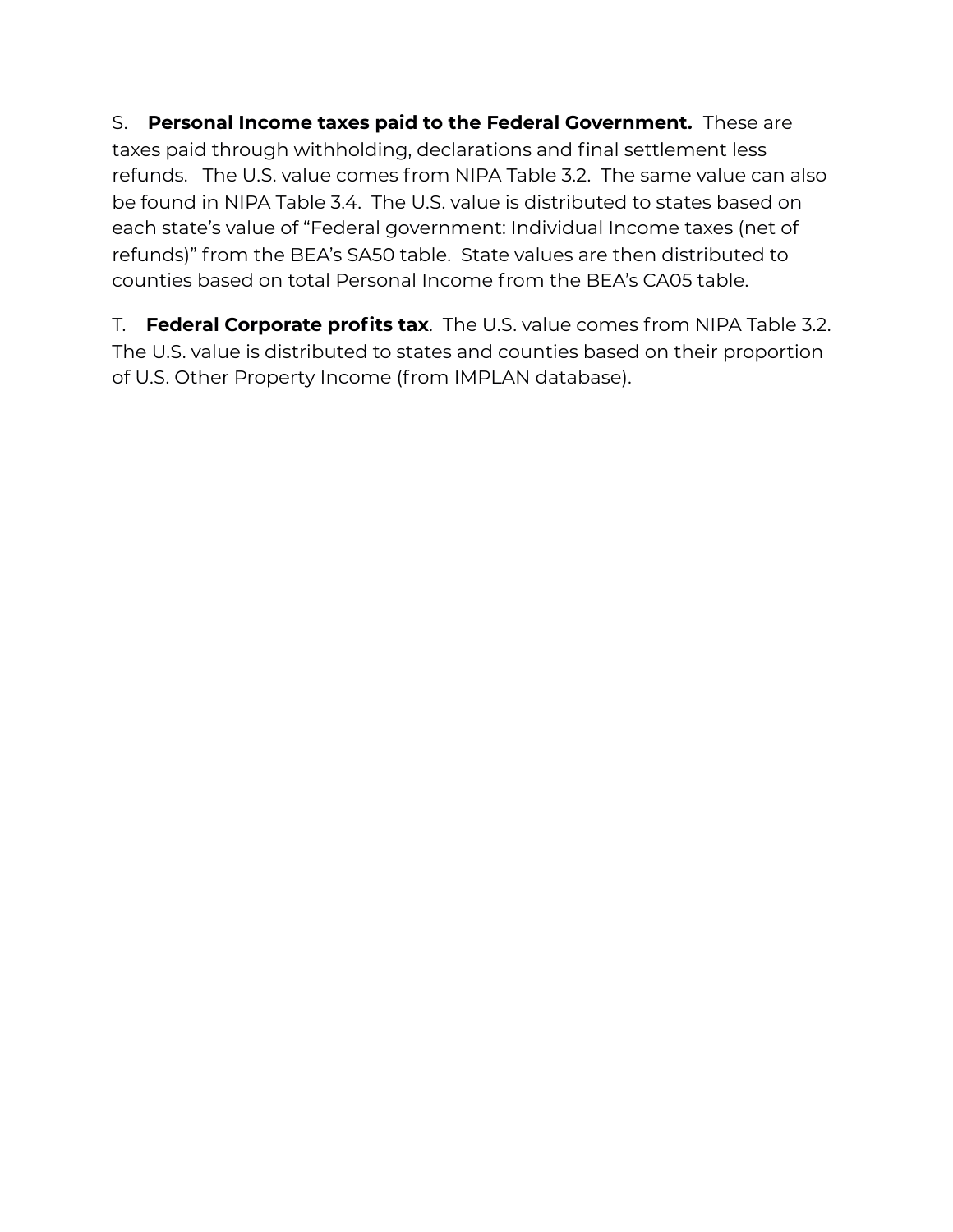|       | <b>Institution Receiving</b>          |       | <b>Institution Paying</b>                  |       | <b>Type of Transfer</b>                 |
|-------|---------------------------------------|-------|--------------------------------------------|-------|-----------------------------------------|
| 1001  | Industry Total                        | 2001  | Commodity Total                            | 15052 | Commodity Make                          |
| 1001  | <b>Industry Total</b>                 | 25001 | Foreign Trade                              | 15051 | <b>Commodity Trade</b>                  |
| 1001  | Industry Total                        | 28001 | Domestic Trade                             | 15051 | Commodity Trade                         |
| 2001  | Commodity Total                       | 1001  | Industry Total                             | 15050 | Commodity Use                           |
| 2001  | Commodity Total                       | 10001 | Households                                 | 15051 | Commodity Trade                         |
| 2001  | Commodity Total                       | 11001 | Federal Government<br>Non-Defense          | 15051 | <b>Commodity Trade</b>                  |
| 2001  | Commodity Total                       | 11002 | Federal Government<br>Defense              | 15051 | Commodity Trade                         |
| 2001  | Commodity Total                       | 11003 | Federal Government<br>Investment           | 15051 | Commodity Trade                         |
| 2001  | Commodity Total                       | 12001 | State/Local<br>Government<br>Non-Education | 15051 | Commodity Trade                         |
| 2001  | Commodity Total                       | 12002 | State/Local<br>Government<br>Education     | 15051 | Commodity Trade                         |
| 2001  | Commodity Total                       | 12003 | State/Local<br>Government<br>Investment    | 15051 | Commodity Trade                         |
| 2001  | Commodity Total                       | 14001 | Capital                                    | 15051 | Commodity Trade                         |
| 2001  | Commodity Total                       | 14002 | Inventory<br>Additions/Deletions           | 15051 | Commodity Trade                         |
| 5001  | Employee<br>Compensation              | 1001  | Industry Total                             | 15053 | <b>Factor Receipts</b>                  |
| 6001  | Proprietor Income                     | 1001  | Industry Total                             | 15053 | <b>Factor Receipts</b>                  |
| 7001  | Other Property<br>Income              | 1001  | <b>Industry Total</b>                      | 15053 | <b>Factor Receipts</b>                  |
| 8001  | Taxes on<br>Production and<br>Imports | 1001  | Industry Total                             | 15053 | <b>Factor Receipts</b>                  |
| 10001 | Households                            | 2001  | Commodity Total                            | 15052 | Commodity Make                          |
| 10001 | Households                            | 5001  | Employee<br>Compensation                   | 15002 | Wages and Salary w/o<br>Social Security |
| 10001 | Households                            | 5001  | Employee<br>Compensation                   | 15003 | Other Labor Income                      |

### **Appendix A: IMPLAN Institution Codes and Transfer Type Codes**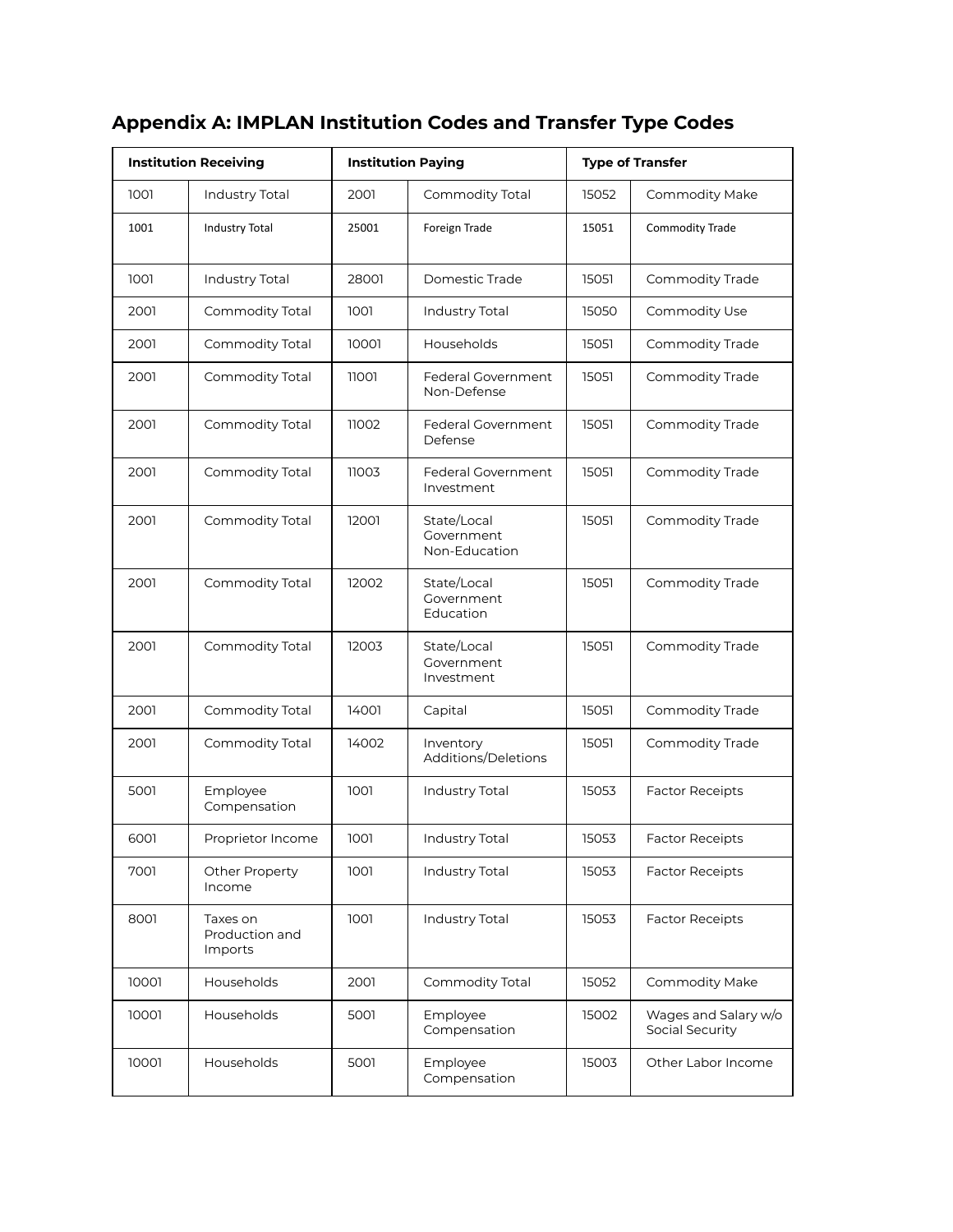| 10001 | Households                           | 5001  | Employee<br>Compensation                   | 15010 | <b>Transfers</b>                                                 |
|-------|--------------------------------------|-------|--------------------------------------------|-------|------------------------------------------------------------------|
| 10001 | Households                           | 6001  | Proprietor Income                          | 15004 | Proprietor Income<br>and CCA <sup>2</sup> w/o Social<br>Security |
| 10001 | Households                           | 7001  | <b>Other Property</b><br>Income            | 15005 | Rent with Capital<br>Consumption<br>Adjustment                   |
| 10001 | Households                           | 7001  | Other Property<br>Income                   | 15006 | <b>Business Transfers</b>                                        |
| 10001 | Households                           | 7001  | <b>Other Property</b><br>Income            | 15008 | Net Interest from<br><b>Industries</b>                           |
| 10001 | Households                           | 7001  | Other Property<br>Income                   | 15036 | Net Interest from<br>ROW <sup>3</sup>                            |
| 10001 | Households                           | 10001 | Households                                 | 15009 | Interest (Gross)                                                 |
| 10001 | Households                           | 11001 | <b>Federal Government</b><br>Non-Defense   | 15009 | Interest (Gross)                                                 |
| 10001 | Households                           | 11001 | Federal Government<br>Non-Defense          | 15010 | Transfers                                                        |
| 10001 | Households                           | 12001 | State/Local<br>Government<br>Non-Education | 15009 | Interest (Gross)                                                 |
| 10001 | Households                           | 12001 | State/Local<br>Government<br>Non-Education | 15010 | Transfers                                                        |
| 10001 | Households                           | 13001 | Enterprises<br>(Corporations)              | 15007 | Dividends                                                        |
| 10001 | Households                           | 14001 | Capital                                    | 15011 | Surplus or Deficit                                               |
| 10001 | Households                           | 25001 | Foreign Trade                              | 15051 | Commodity Trade                                                  |
| 10001 | Households                           | 28001 | Domestic Trade                             | 15037 | Factor Trade                                                     |
| 10001 | Households                           | 28001 | Domestic Trade                             | 15051 | Commodity Trade                                                  |
| 11001 | Federal<br>Government<br>Non-Defense | 2001  | Commodity Total                            | 15052 | Commodity Make                                                   |
| 11001 | Federal<br>Government<br>Non-Defense | 5001  | Employee<br>Compensation                   | 15013 | Wage Accruals Less<br>Surplus                                    |

 $^2$  CCA = Capital Consumption Adjustment. CCA is the difference between actual capital consumption and the capital consumption allowance calculated by the BEA based on historical-cost depreciation.  $3$  ROW = Rest of the world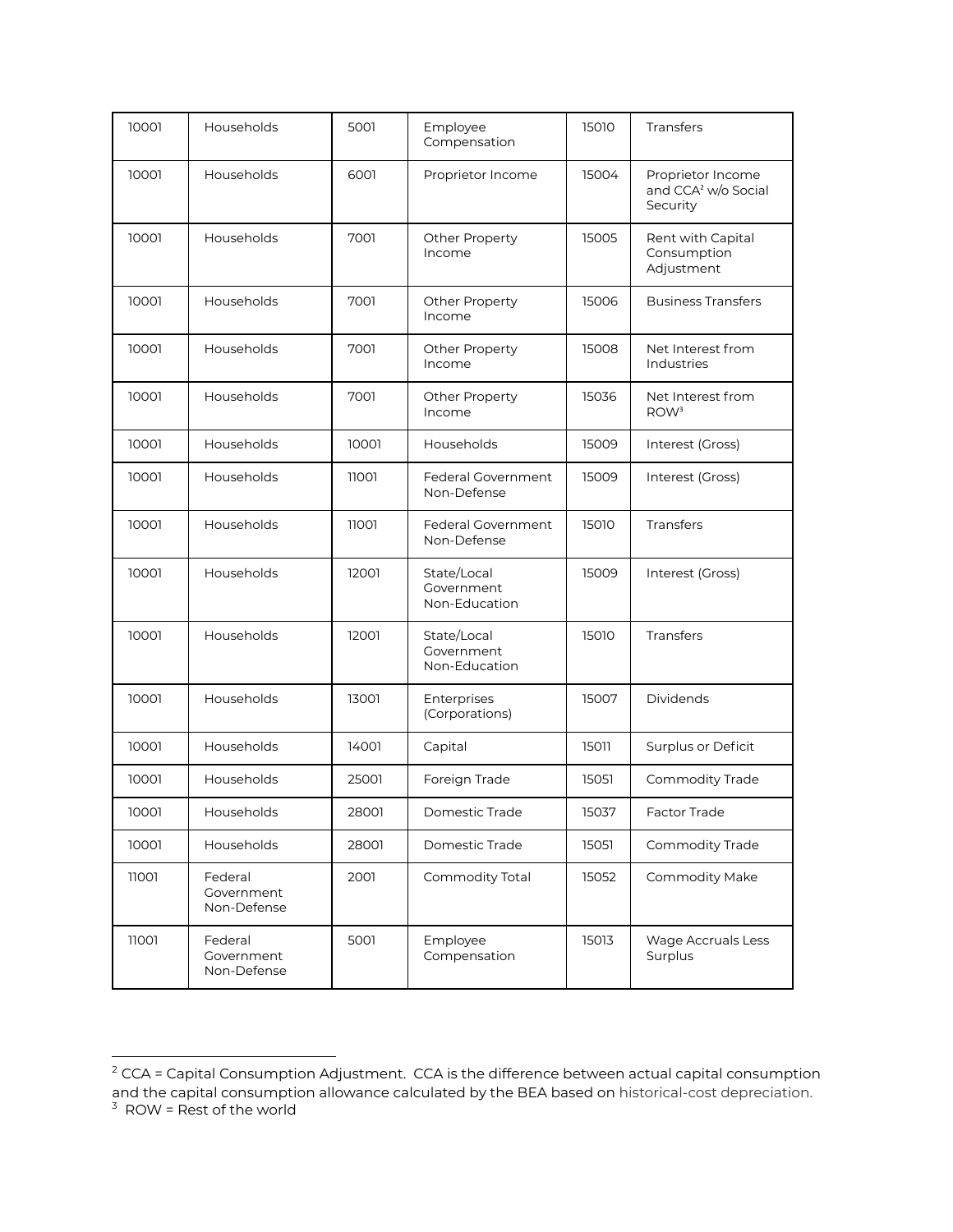| 11001 | Federal<br>Government<br>Non-Defense | 5001  | Employee<br>Compensation           | 15014 | Social Security Tax,<br>Employee<br>Contribution |
|-------|--------------------------------------|-------|------------------------------------|-------|--------------------------------------------------|
| 11001 | Federal<br>Government<br>Non-Defense | 5001  | Employee<br>Compensation           | 15015 | Social Security Tax,<br>Employer<br>Contribution |
| 11001 | Federal<br>Government<br>Non-Defense | 6001  | Proprietor Income                  | 15014 | Social Security Tax,<br>Employee<br>Contribution |
| 11001 | Federal<br>Government<br>Non-Defense | 7001  | <b>Other Property</b><br>Income    | 15008 | Interest (Net-from<br>Industries)                |
| 11001 | Federal<br>Government<br>Non-Defense | 7001  | <b>Other Property</b><br>Income    | 15016 | Surplus-Subsidy,<br>Government<br>Enterprises    |
| 11001 | Federal<br>Government<br>Non-Defense | 7001  | <b>Other Property</b><br>Income    | 15036 | Net Interest from<br><b>ROW</b>                  |
| 11001 | Federal<br>Government<br>Non-Defense | 8001  | Taxes on Production<br>and Imports | 15017 | <b>Excise Taxes</b>                              |
| 11001 | Federal<br>Government<br>Non-Defense | 8001  | Taxes on Production<br>and Imports | 15018 | <b>Custom Duty</b>                               |
| 11001 | Federal<br>Government<br>Non-Defense | 8001  | Taxes on Production<br>and Imports | 15019 | <b>Federal Non-taxes</b><br>(Fines, Fees)        |
| 11001 | Federal<br>Government<br>Non-Defense | 10009 | Households                         | 15009 | <b>Gross Interest</b>                            |
| 11001 | Federal<br>Government<br>Non-Defense | 10009 | Households                         | 15027 | Personal Tax: Income<br>Tax                      |
| 11001 | Federal<br>Government<br>Non-Defense | 10009 | Households                         | 15028 | Personal Tax: Estate<br>and Gift Tax             |
| 11001 | Federal<br>Government<br>Non-Defense | 10009 | Households                         | 15029 | Personal Tax:<br>Non-taxes (Fines,<br>Fees)      |
| 11001 | Federal<br>Government<br>Non-Defense | 13001 | Enterprises<br>(Corporations)      | 15026 | Corporate Profits Tax                            |
| 11001 | Federal<br>Government<br>Non-Defense | 25001 | Foreign Trade                      | 15051 | Commodity Trade                                  |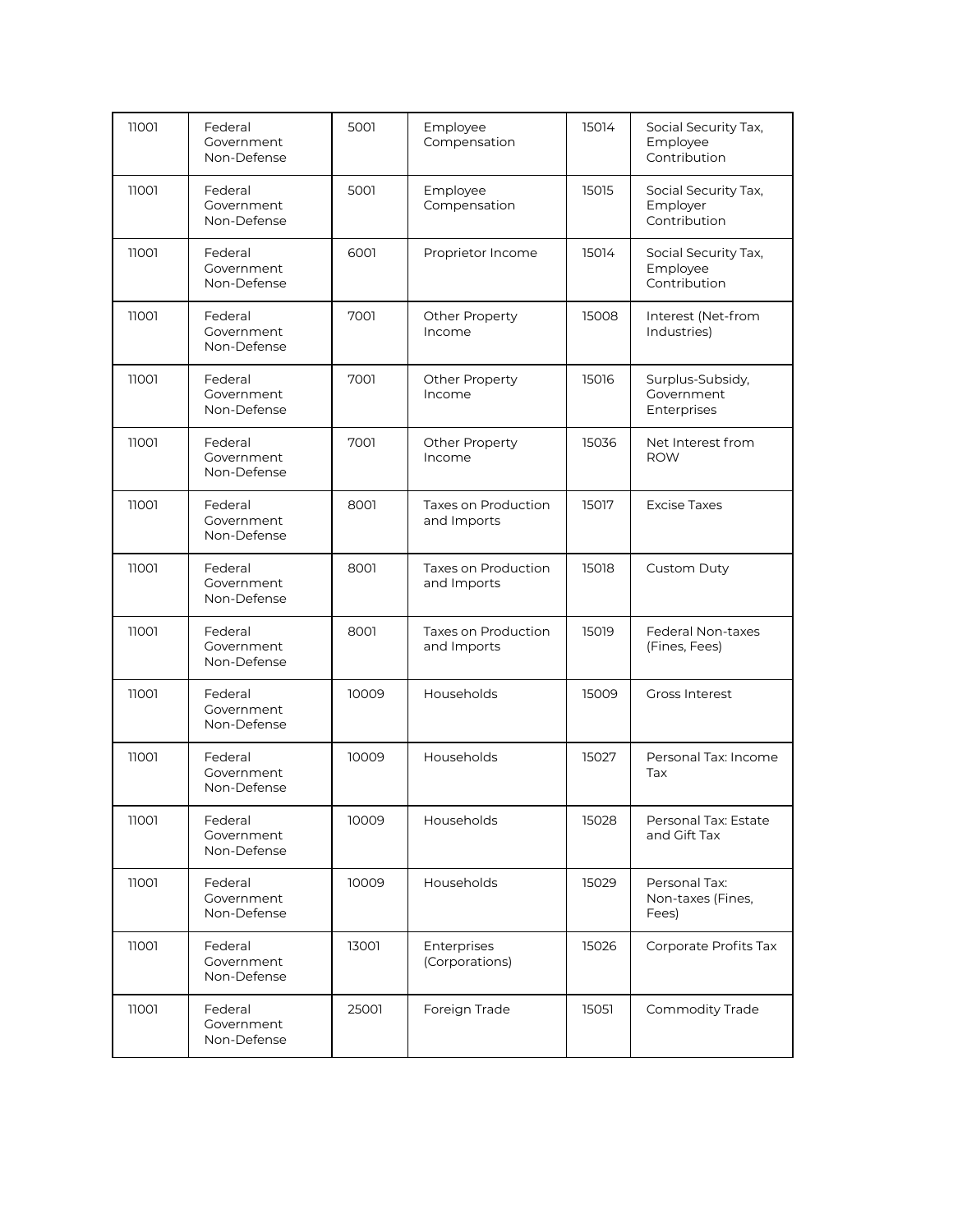| 11001 | Federal<br>Government<br>Non-Defense       | 28001 | Domestic Trade                           | 15051 | Commodity Trade                                  |
|-------|--------------------------------------------|-------|------------------------------------------|-------|--------------------------------------------------|
| 11002 | Federal<br>Government<br>Defense           | 11001 | <b>Federal Government</b><br>Non-Defense | 15010 | <b>Transfers</b>                                 |
| 11002 | Federal<br>Government<br>Defense           | 14001 | Capital                                  | 15011 | Surplus or Deficit                               |
| 11003 | Federal<br>Government<br>Investment        | 11001 | Federal Government<br>Non-Defense        | 15010 | <b>Transfers</b>                                 |
| 12001 | State/Local<br>Government<br>Non-Education | 2001  | Commodity Total                          | 15052 | Commodity Make                                   |
| 12001 | State/Local<br>Government<br>Non-Education | 5001  | Employee<br>Compensation                 | 15013 | <b>Wage Accruals Less</b><br>Surplus             |
| 12001 | State/Local<br>Government<br>Non-Education | 5001  | Employee<br>Compensation                 | 15014 | Social Security Tax,<br>Employee<br>Contribution |
| 12001 | State/Local<br>Government<br>Non-Education | 5001  | Employee<br>Compensation                 | 15015 | Social Security Tax,<br>Employer<br>Contribution |
| 12001 | State/Local<br>Government<br>Non-Education | 6001  | Proprietor Income                        | 15014 | Social Security Tax,<br>Employee<br>Contribution |
| 12001 | State/Local<br>Government<br>Non-Education | 7001  | <b>Other Property</b><br>Income          | 15008 | Interest (Net-from<br>Industries)                |
| 12001 | State/Local<br>Government<br>Non-Education | 7001  | Other Property<br>Income                 | 15016 | Surplus-Subsidy,<br>Government<br>Enterprises    |
| 12001 | State/Local<br>Government<br>Non-Education | 8001  | Taxes on Production<br>and Imports       | 15020 | Sales Tax                                        |
| 12001 | State/Local<br>Government<br>Non-Education | 8001  | Taxes on Production<br>and Imports       | 15021 | Property Tax                                     |
| 12001 | State/Local<br>Government<br>Non-Education | 8001  | Taxes on Production<br>and Imports       | 15022 | Motor Vehicle<br>Licenses                        |
| 12001 | State/Local<br>Government<br>Non-Education | 8001  | Taxes on Production<br>and Imports       | 15023 | Severance Tax                                    |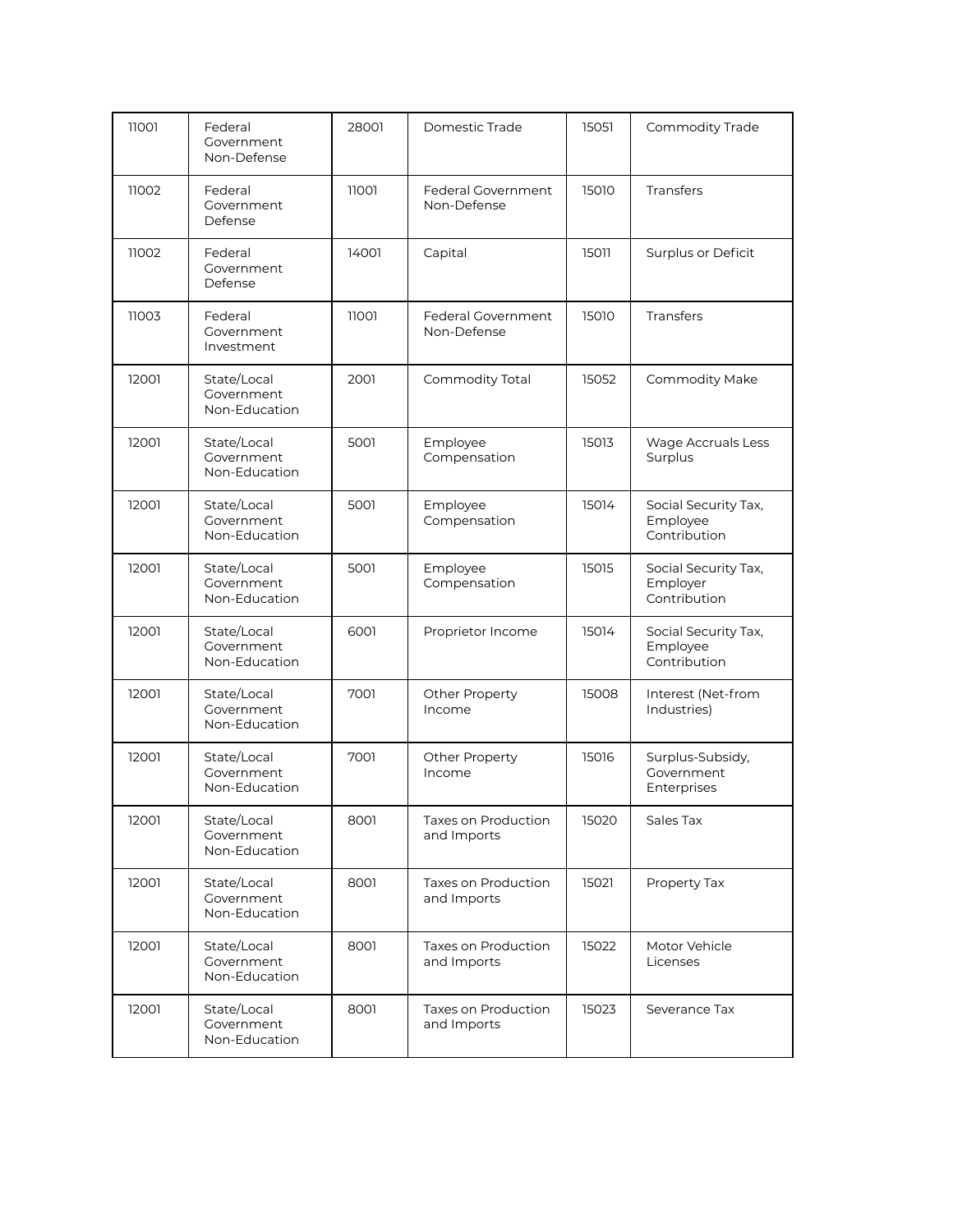| 12001 | State/Local<br>Government<br>Non-Education | 8001  | Taxes on Production<br>and Imports         | 15024 | <b>Other Taxes</b>                         |
|-------|--------------------------------------------|-------|--------------------------------------------|-------|--------------------------------------------|
| 12001 | State/Local<br>Government<br>Non-Education | 8001  | Taxes on Production<br>and Imports         | 15025 | State/Local Non-taxes                      |
| 12001 | State/Local<br>Government<br>Non-Education | 10001 | Households                                 | 15009 | Interest (Gross)                           |
| 12001 | State/Local<br>Government<br>Non-Education | 10001 | Households                                 | 15027 | Personal Tax: Income<br>Tax                |
| 12001 | State/Local<br>Government<br>Non-Education | 10001 | Households                                 | 15028 | Personal Tax: Estate<br>and Gift Tax       |
| 12001 | State/Local<br>Government<br>Non-Education | 10001 | Households                                 | 15029 | Personal Tax:<br>Non-taxes (Fines,<br>Fees |
| 12001 | State/Local<br>Government<br>Non-Education | 10001 | Households                                 | 15030 | Personal Tax: Motor<br>Vehicle License     |
| 12001 | State/Local<br>Government<br>Non-Education | 10001 | Households                                 | 15031 | Personal Tax:<br><b>Property Taxes</b>     |
| 12001 | State/Local<br>Government<br>Non-Education | 10001 | Households                                 | 15032 | Personal Tax: Other<br>Tax (Fish/Hunt)     |
| 12001 | State/Local<br>Government<br>Non-Education | 11001 | Federal Government<br>Non-Defense          | 15010 | Transfers                                  |
| 12001 | State/Local<br>Government<br>Non-Education | 13001 | Enterprises<br>(Corporations)              | 15007 | Dividends                                  |
| 12001 | State/Local<br>Government<br>Non-Education | 13001 | Enterprises<br>(Corporations)              | 15026 | Corporate Profits Tax                      |
| 12001 | State/Local<br>Government<br>Non-Education | 25001 | Foreign Trade                              | 15051 | Commodity Trade                            |
| 12001 | State/Local<br>Government<br>Non-Education | 28001 | Domestic Trade                             | 15051 | Commodity Trade                            |
| 12002 | State/Local<br>Government<br>Education     | 12001 | State/Local<br>Government<br>Non-Education | 15010 | Transfers                                  |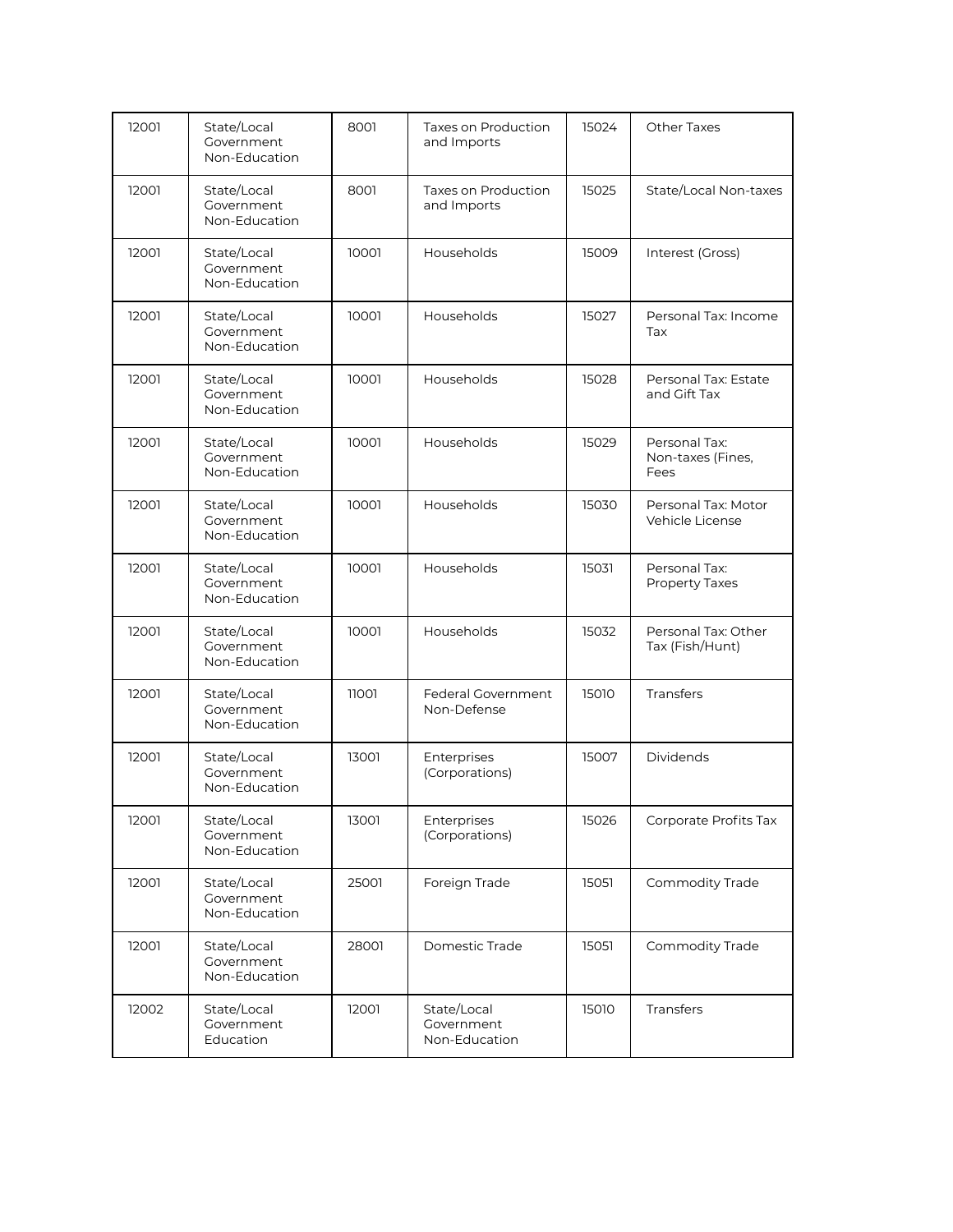| 12002 | State/Local<br>Government<br>Education  | 14001 | Capital                                    | 15011 | Surplus or Deficit               |
|-------|-----------------------------------------|-------|--------------------------------------------|-------|----------------------------------|
| 12003 | State/Local<br>Government<br>Investment | 12001 | State/Local<br>Government<br>Non-Education | 15010 | Transfers                        |
| 12003 | State/Local<br>Government<br>Investment | 14001 | Capital                                    | 15011 | Surplus or Deficit               |
| 13001 | Enterprises<br>(Corporations)           | 7001  | Other Property<br>Income                   | 15001 | Corporate Profits with<br>IVA    |
| 14001 | Capital                                 | 2001  | Commodity Total                            | 15052 | Commodity Make                   |
| 14001 | Capital                                 | 7001  | Other Property<br>Income                   | 15033 | Capital Consumption<br>Allowance |
| 14001 | Capital                                 | 7001  | Other Property<br>Income                   | 15035 | NIPA Statistical<br>Discrepancy  |
| 14001 | Capital                                 | 10009 | Households                                 | 15011 | Surplus or Deficit               |
| 14001 | Capital                                 | 11001 | Federal Government<br>Non-Defense          | 15011 | Surplus or Deficit               |
| 14001 | Capital                                 | 11003 | Federal Government<br>Investment           | 15011 | Surplus or Deficit               |
| 14001 | Capital                                 | 12001 | State/Local<br>Government<br>Non-Education | 15011 | Surplus or Deficit               |
| 14001 | Capital                                 | 13001 | Enterprises<br>(Corporations)              | 15011 | Surplus or Deficit               |
| 14001 | Capital                                 | 14002 | Inventory<br>Additions/Deletions           | 15011 | Surplus or Deficit               |
| 14001 | Capital                                 | 25001 | Foreign Trade                              | 15051 | Commodity Trade                  |
| 14001 | Capital                                 | 28001 | Domestic Trade                             | 15011 | Surplus or Deficit               |
| 14001 | Capital                                 | 28001 | Domestic Trade                             | 15051 | Commodity Trade                  |
| 14002 | Inventory<br>Additions/Deletion<br>S    | 2001  | Commodity Total                            | 15052 | Commodity Make                   |
| 14002 | Inventory<br>Additions/Deletion<br>S    | 25001 | Foreign Trade                              | 15051 | Commodity Trade                  |
| 14002 | Inventory<br>Additions/Deletion<br>S    | 28001 | Domestic Trade                             | 15051 | Commodity Trade                  |
| 25001 | Foreign Trade                           | 1001  | Industry Total                             | 15051 | Commodity Trade                  |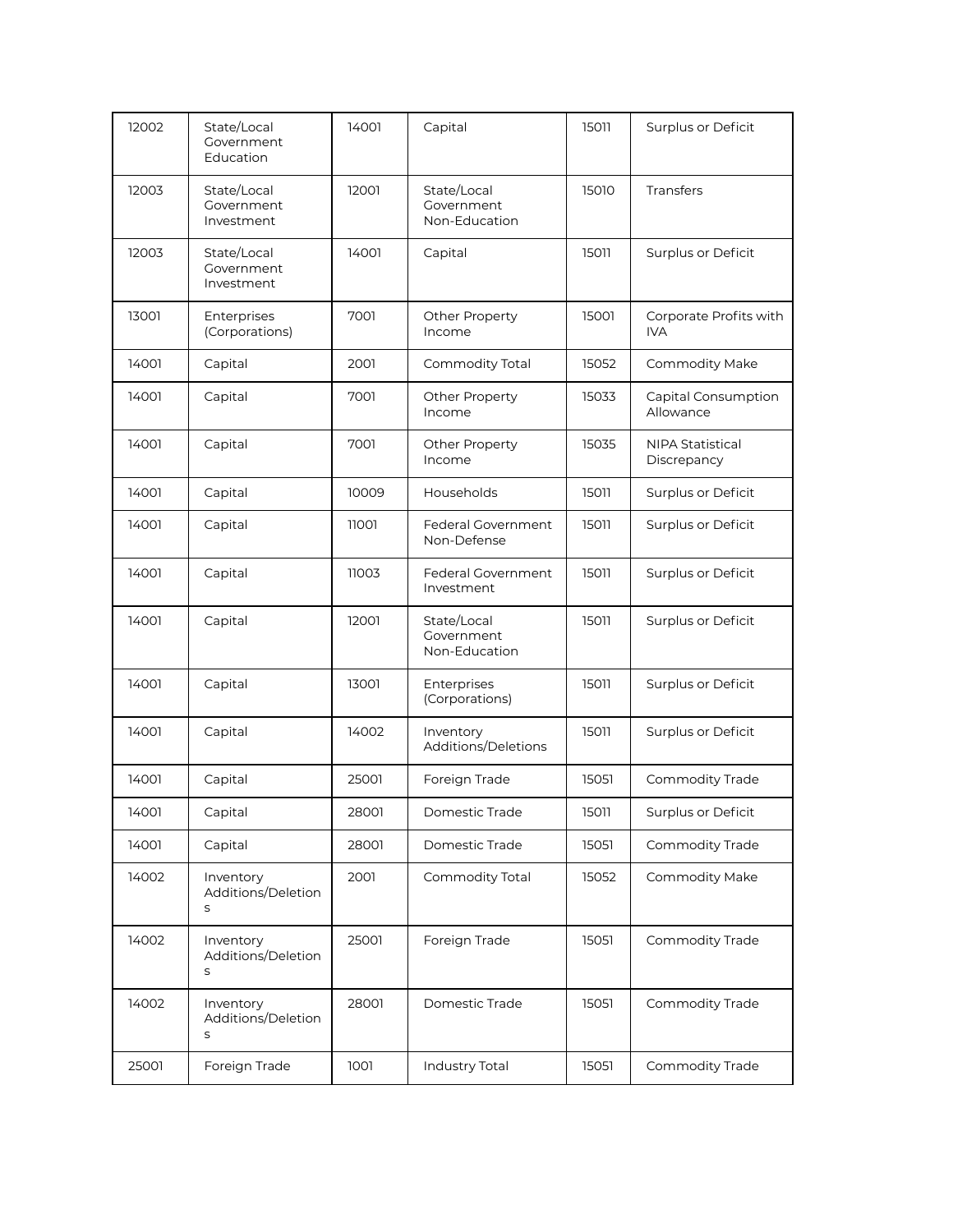| 25001 | Foreign Trade  | 7001  | Other Property<br>Income                   | 15010 | <b>Transfers</b>    |
|-------|----------------|-------|--------------------------------------------|-------|---------------------|
| 25001 | Foreign Trade  | 10009 | Households                                 | 15010 | <b>Transfers</b>    |
| 25001 | Foreign Trade  | 10009 | Households                                 | 15051 | Commodity Trade     |
| 25001 | Foreign Trade  | 11001 | Federal Government<br>Non-Defense          | 15010 | <b>Transfers</b>    |
| 25001 | Foreign Trade  | 11001 | Federal Government<br>Non-Defense          | 15051 | Commodity Trade     |
| 25001 | Foreign Trade  | 11002 | Federal Government<br>Defense              | 15051 | Commodity Trade     |
| 25001 | Foreign Trade  | 11003 | Federal Government<br>Investment           | 15051 | Commodity Trade     |
| 25001 | Foreign Trade  | 12001 | State/Local<br>Government<br>Non-Education | 15051 | Commodity Trade     |
| 25001 | Foreign Trade  | 12002 | State/Local<br>Government<br>Education     | 15051 | Commodity Trade     |
| 25001 | Foreign Trade  | 12003 | State/Local<br>Government<br>Investment    | 15051 | Commodity Trade     |
| 25001 | Foreign Trade  | 14001 | Capital                                    | 15011 | Surplus or Deficit  |
| 25001 | Foreign Trade  | 14001 | Capital                                    | 15051 | Commodity Trade     |
| 25001 | Foreign Trade  | 14002 | Inventory<br>Additions/Deletions           | 15051 | Commodity Trade     |
| 25001 | Foreign Trade  | 25001 | Foreign Trade                              | 15051 | Commodity Trade     |
| 28001 | Domestic Trade | 1001  | Industry Total                             | 15051 | Commodity Trade     |
| 28001 | Domestic Trade | 7001  | <b>Other Property</b><br>Income            | 15037 | <b>Factor Trade</b> |
| 28001 | Domestic Trade | 10009 | Households                                 | 15051 | Commodity Trade     |
| 28001 | Domestic Trade | 11001 | Federal Government<br>Non-Defense          | 15051 | Commodity Trade     |
| 28001 | Domestic Trade | 11002 | <b>Federal Government</b><br>Defense       | 15051 | Commodity Trade     |
| 28001 | Domestic Trade | 11003 | Federal Government<br>Investment           | 15051 | Commodity Trade     |
| 28001 | Domestic Trade | 12001 | State/Local<br>Government<br>Non-Education | 15051 | Commodity Trade     |